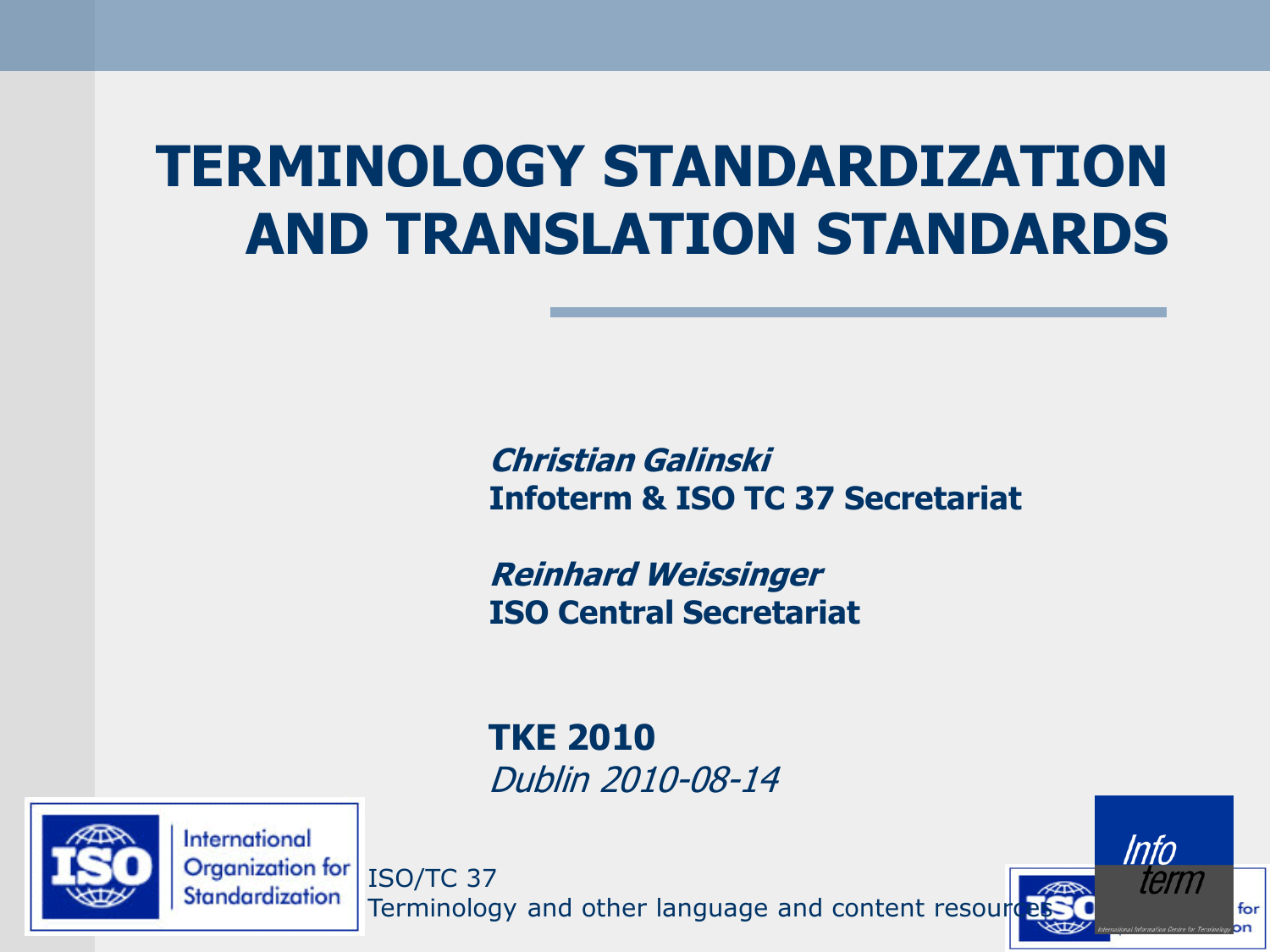

# **Terminology standardization**

- **Example 3 Standardization of terminologies**
- **Standardization of terminological principles and methods**
- **Standardization of methododological and technical aspects of ter[mi](http://www.iso.org/iso/en/ISOOnline.frontpage)nology applications**
- **Related standards of all sorts**
- **ISO/CDB – Concept DataBase**

#### **Translators should know about**

- **standardization in general (a bit)**
- **pertinent standardization and certification**
- **standard-compliant technology** (quite a bit)

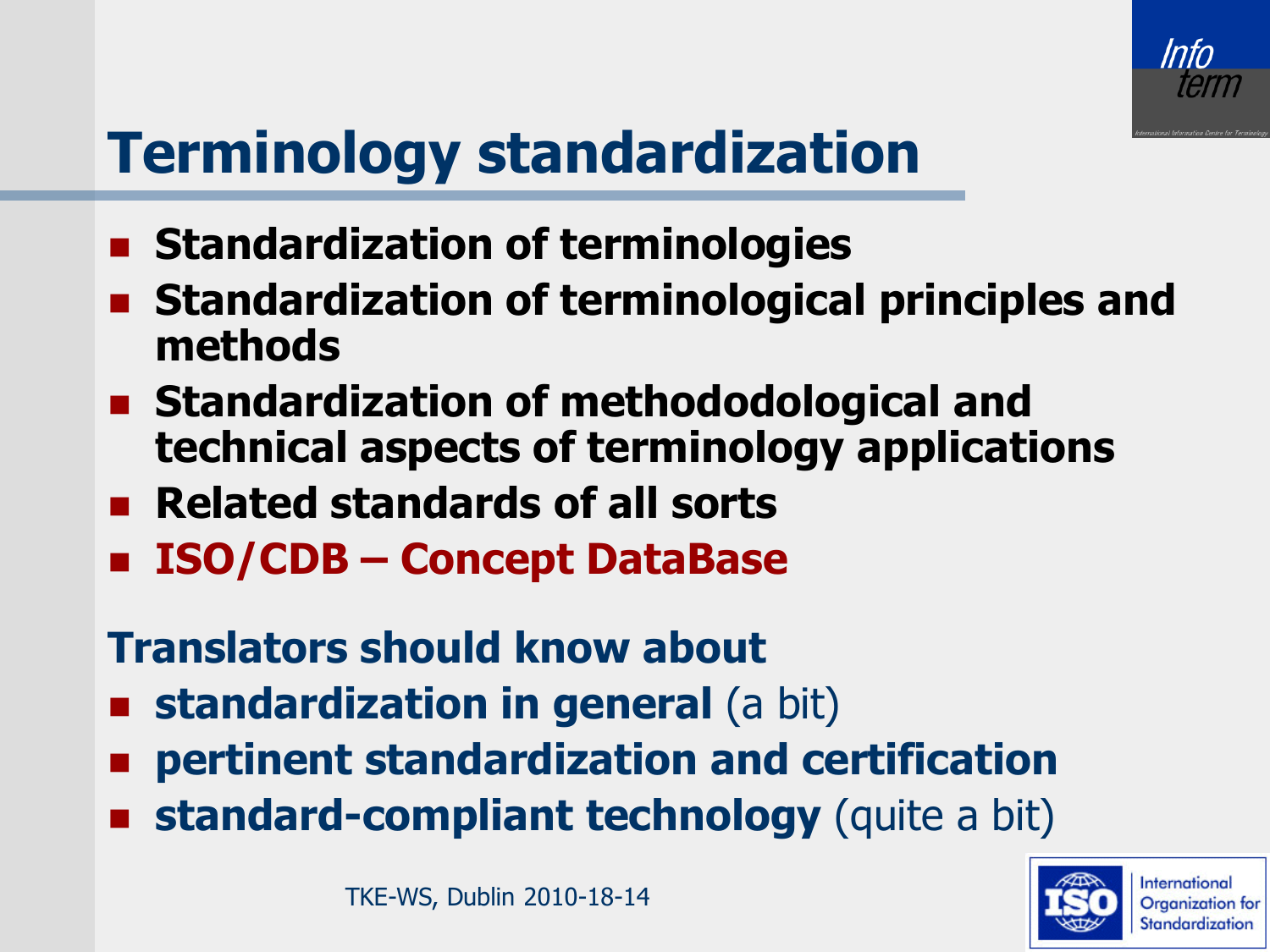

# **ISO/TC 37 (1)** – from ISO/TC 37 BP

**Terminology is knowledge representation**

- **Example 1 Terminology as a type of language resource is a set of terms that represent concepts of a specific knowledge domain**
- **Terminologies also inclu[de](http://www.iso.org/iso/en/ISOOnline.frontpage) non-linguistic concept representations such as graphical symbols, formulae, etc.**   $W_{\text{SiO}_2}$  =
- **Terminologies are compiled according to terminographical methods and presented as dictionaries, databases, etc.**

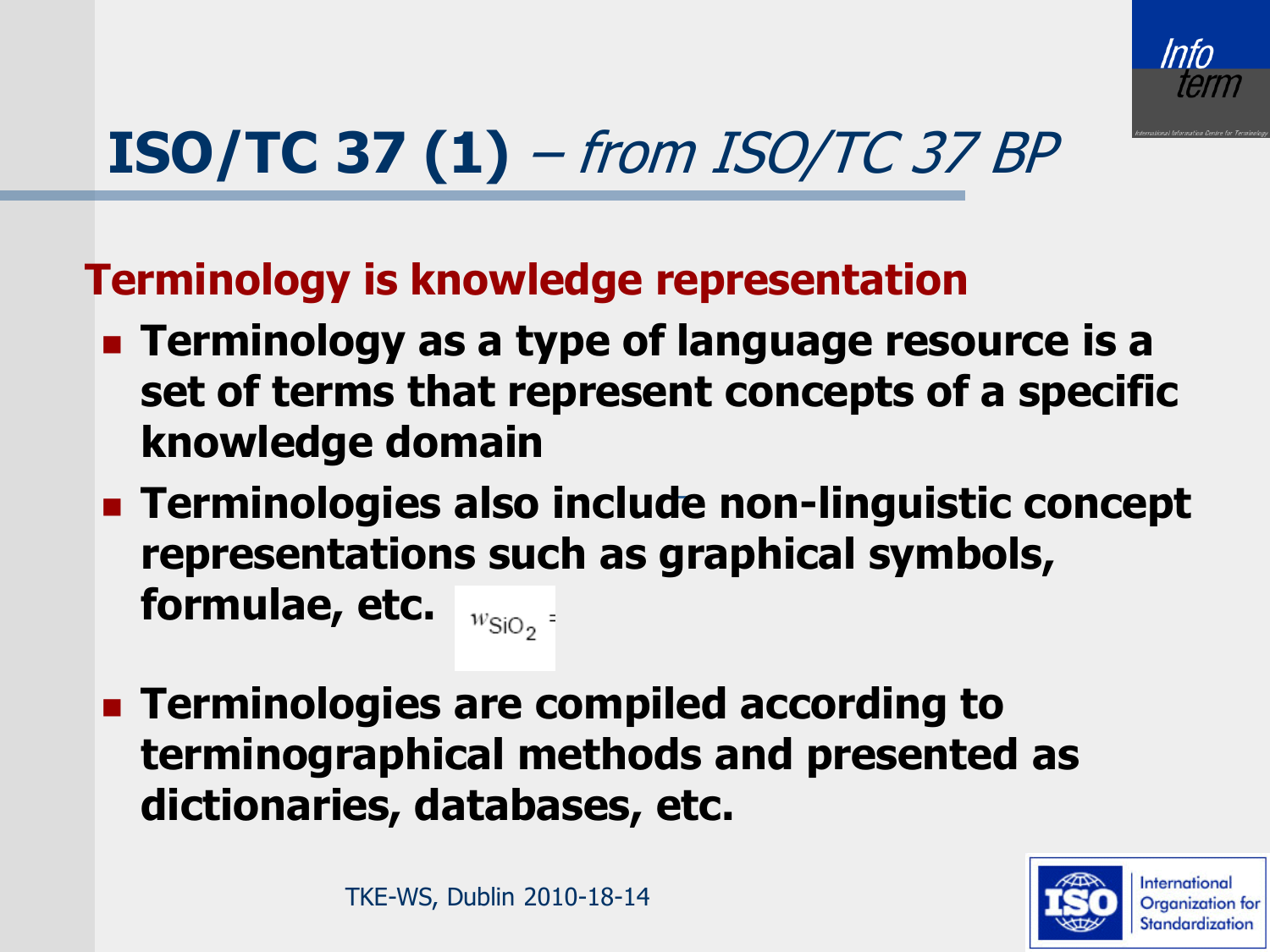

# **ISO/TC 37 (2)** – from ISO/TC 37 BP

#### **Terminologies**

- **are means of domain communication play a crucial role in education and all situations of professional and scholarly communication (incl. translation and interpre[ta](http://www.iso.org/iso/en/ISOOnline.frontpage)tion)**
- **are means of access to other kinds of information (objects)**

**indispensable for information/content management, archiving, etc.**

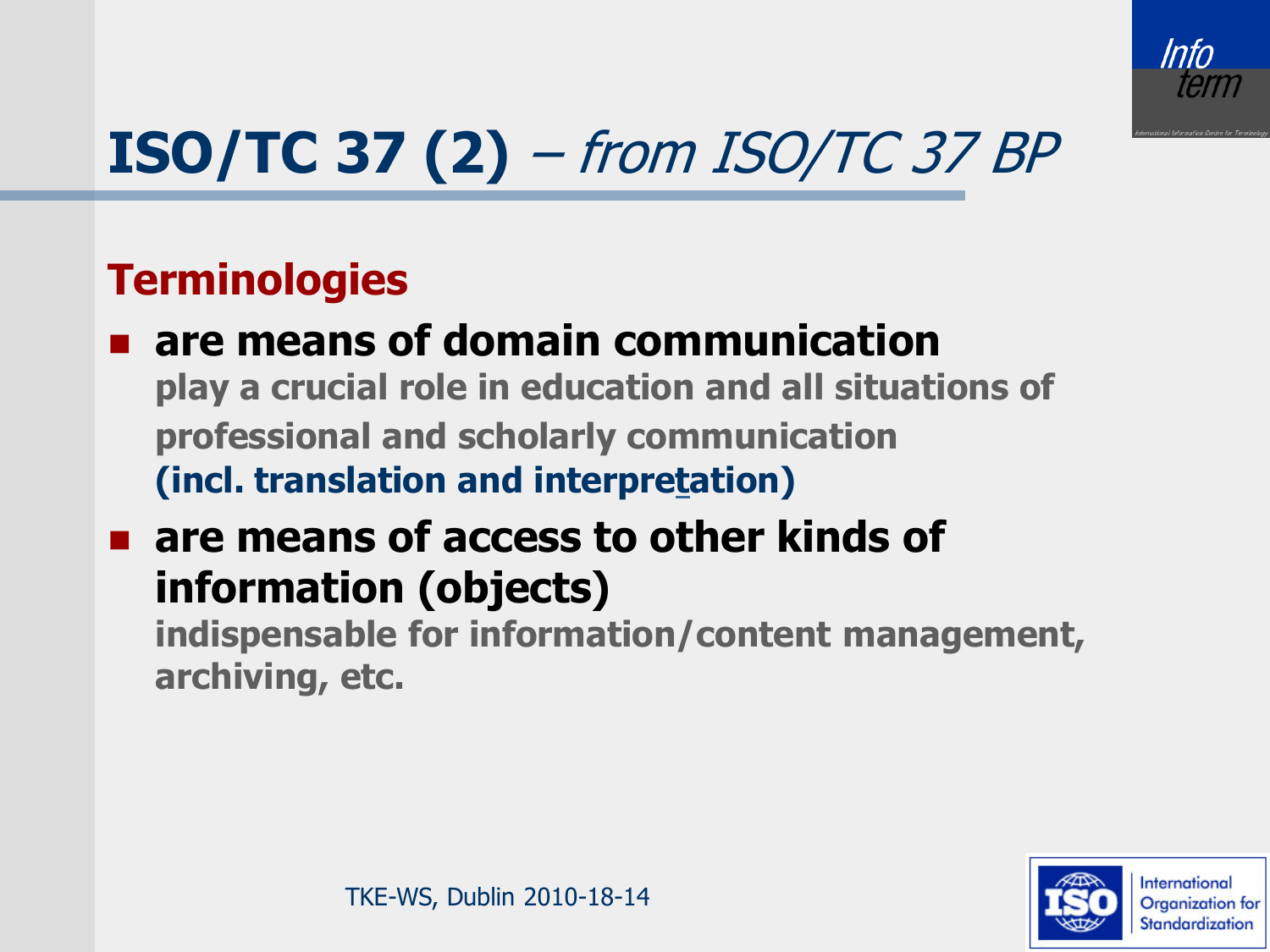

# **Terminology standardization**

#### **Standardization of terminologies**

- **Terminological data**
	- **Linguistic and non-linguistic representations**
		- **Designation(s):** terms, abbreviations, graphic symbols, formulas, acoustic symbols, etc.
		- **Description(s):** definitio[ns](http://www.iso.org/iso/en/ISOOnline.frontpage), explanations, non-linguistic [descriptive] representations, etc.
	- **Source-related data** & copyright info
	- **Data management related data (field, record, holding)**
	- **Classification (multiple)**
- **Terminology-related data: names, phraseology, ...**

**Standardization of terminological principles and methods**

**→ generic for many types of other items of structured content** 

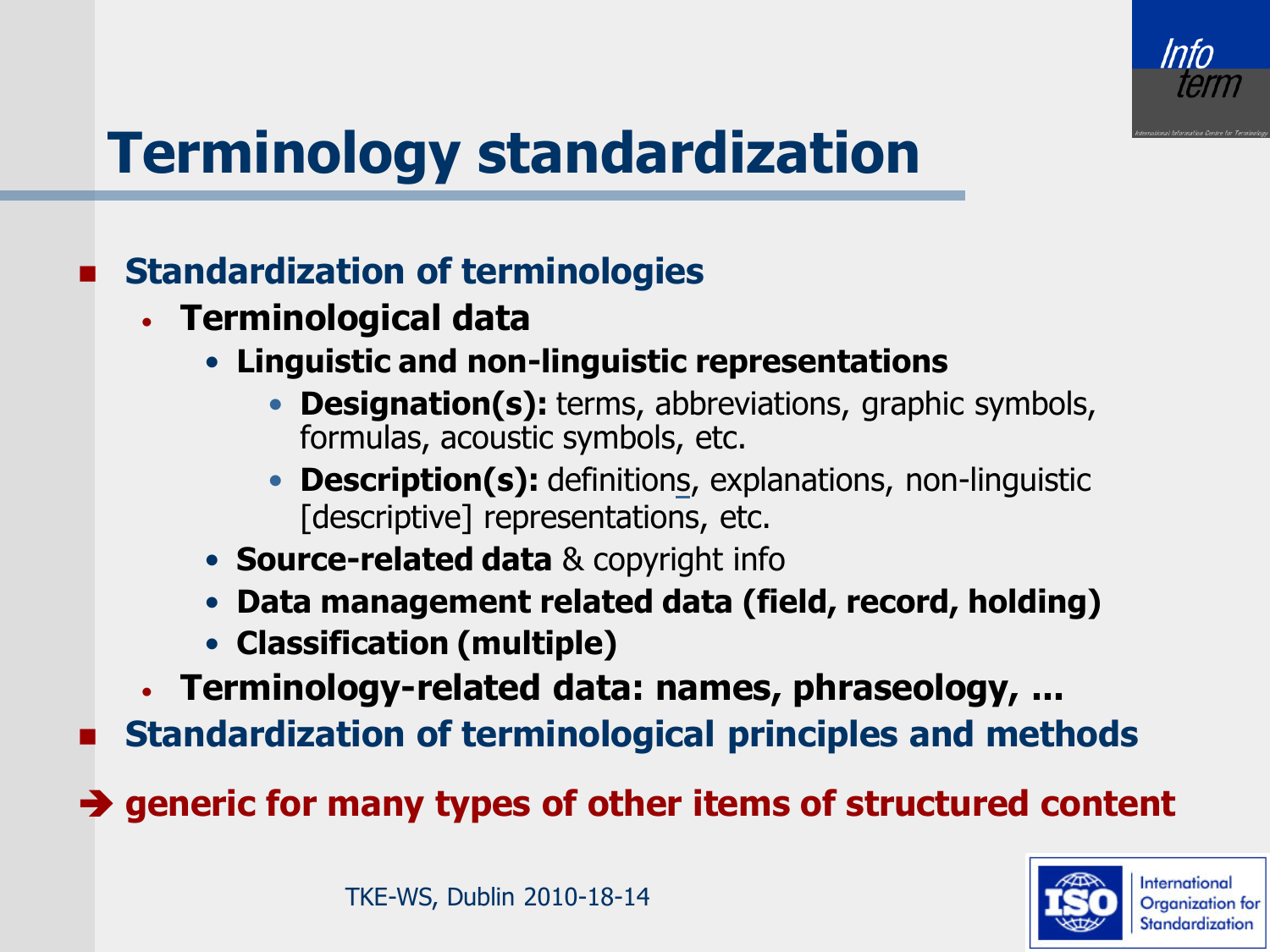

#### **Complex content items**

**Increasingly terminological information and other kinds of structured content** (at the level of lexical semantics)

- **are combined with each [o](http://www.iso.org/iso/en/ISOOnline.frontpage)ther**
- **embedded in each other**

**often forming complex content items** (still at the level of lexical semantics)

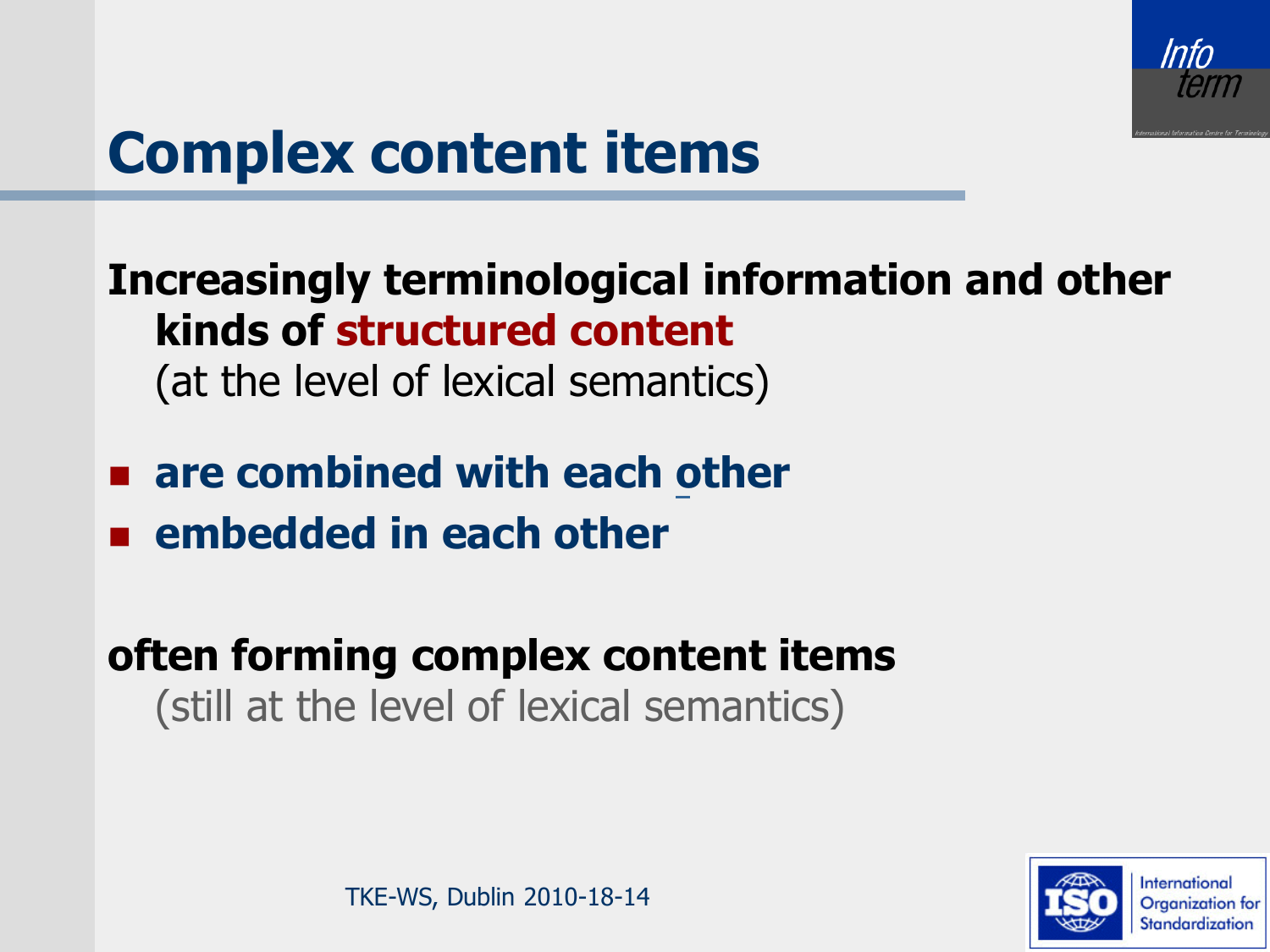### **Structured content: Traffic informatics**





**Way to the airport – turn right in 5 km**



**Way to the train station – down to the right**



**ZONE = verbal red ring = (morphology) prohibition sign 30 = micro-proposition: max speed 30km/h**

 $E, 9<sup>d</sup>$ 

**variable message sign boards communicating with car-driver system**

TKE-WS, Dublin 2010-18-14

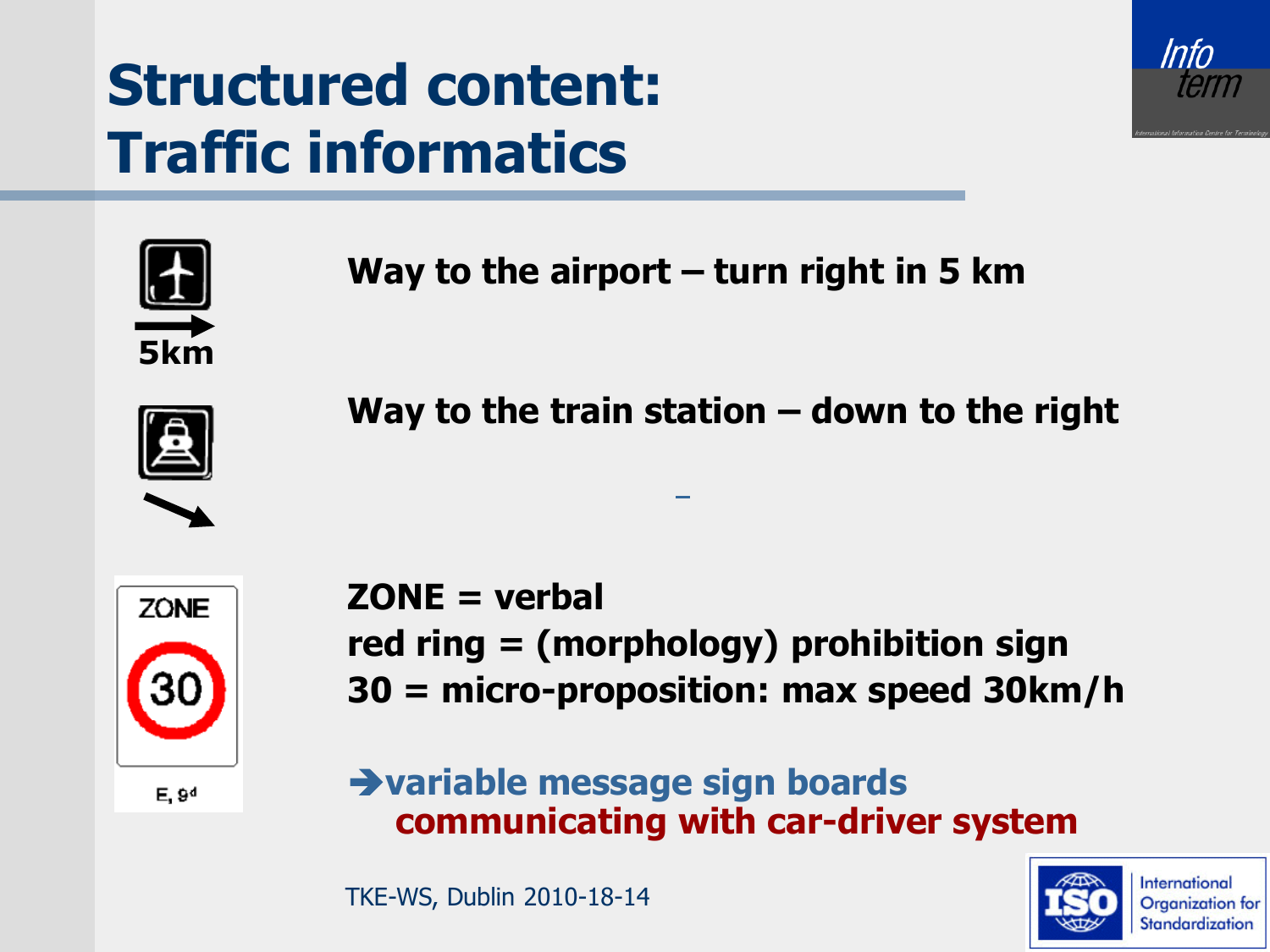### **Structured content: Product catalogues**

#### **e.g. complex entry in a product catalogue**

- **Name of company** (® enterprise)
- **Name of product** (model) (™ enterprise)
- **Generic name of product** (e.g.  $\oslash$  HS)
- **Class (name under which the [p](http://www.iso.org/iso/en/ISOOnline.frontpage)roduct falls)** (e.g. © eCl@ss)
- **Verbal/textual description** (© enterprise)
- **Picture** (© enterprise)
- **Technical data**
	- (unified) branch properties  $(e.g. \odot OAGi)$
	- Standardized characteristics (e.g. © DIN)
	- Enterprise product specific data (e.g. for collaborative business)
	- Enterprise internal data (maybe confidential/secret)



**225/55/16 V**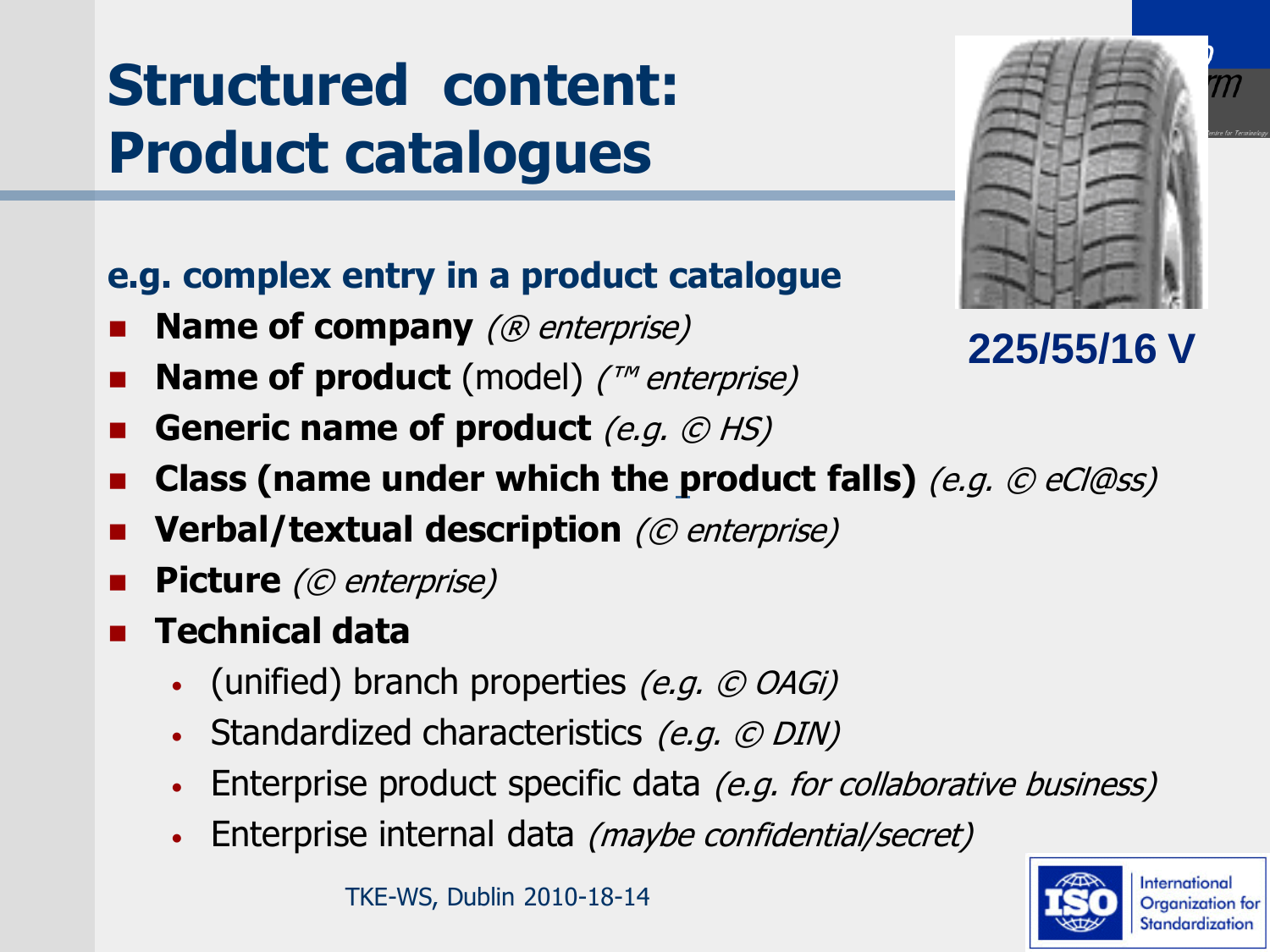

### **Structured content: Kanji Flashcard** 休

- 8. Meaning of look-alike. The English meaning of the look-alike.
- 9. Radical. The main kanji radical. Radicals are traditionally used to order entries in Chinese and Japanese character dictionaries.





- 1. Main kanji. The main kanji character is written in a large, brush stroke typeface.
- 2. Kanji compounds. Six compounds containing the main kanji

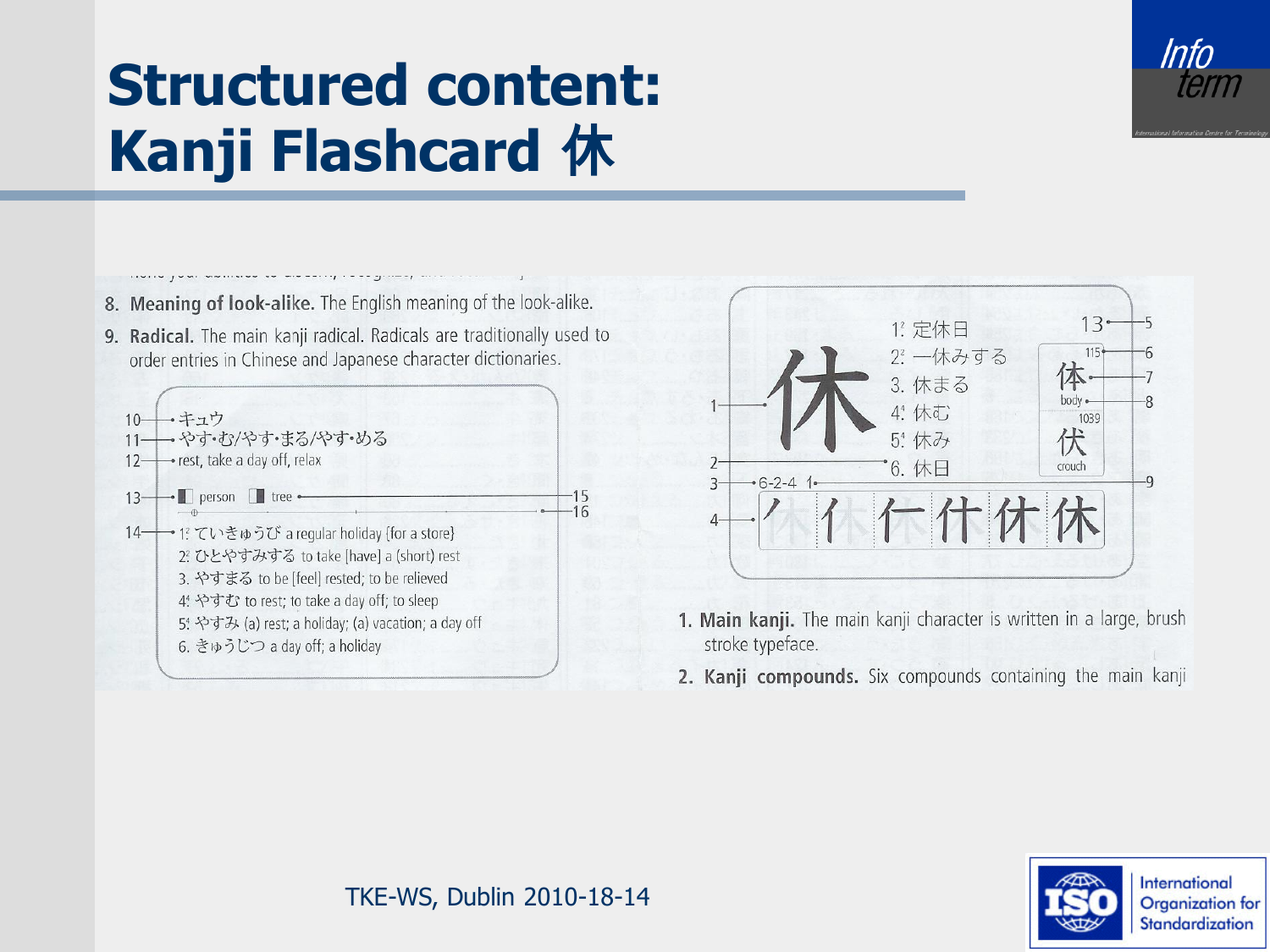

# **ISO/TC 37 (3)** – from ISO/TC 37 BP

#### **Language resources**

- **Standardization is also needed for other language resources (mono- and multilingual), e.g. speech data, written (full) text corpora, lexical (general language) corpora and their processing methods**
- **Relevant research areas are comput[at](http://www.iso.org/iso/en/ISOOnline.frontpage)ional linguistics and computational lexicography, language engineering, etc., which have provided industrial best practices to be turned into official standards**
- **This process will contribute to the further development of the language industries at large**
- **Similar to terminologies, language (and other content) resources in general have to be considered as multilingual, multimodal and multimedia from the outset**

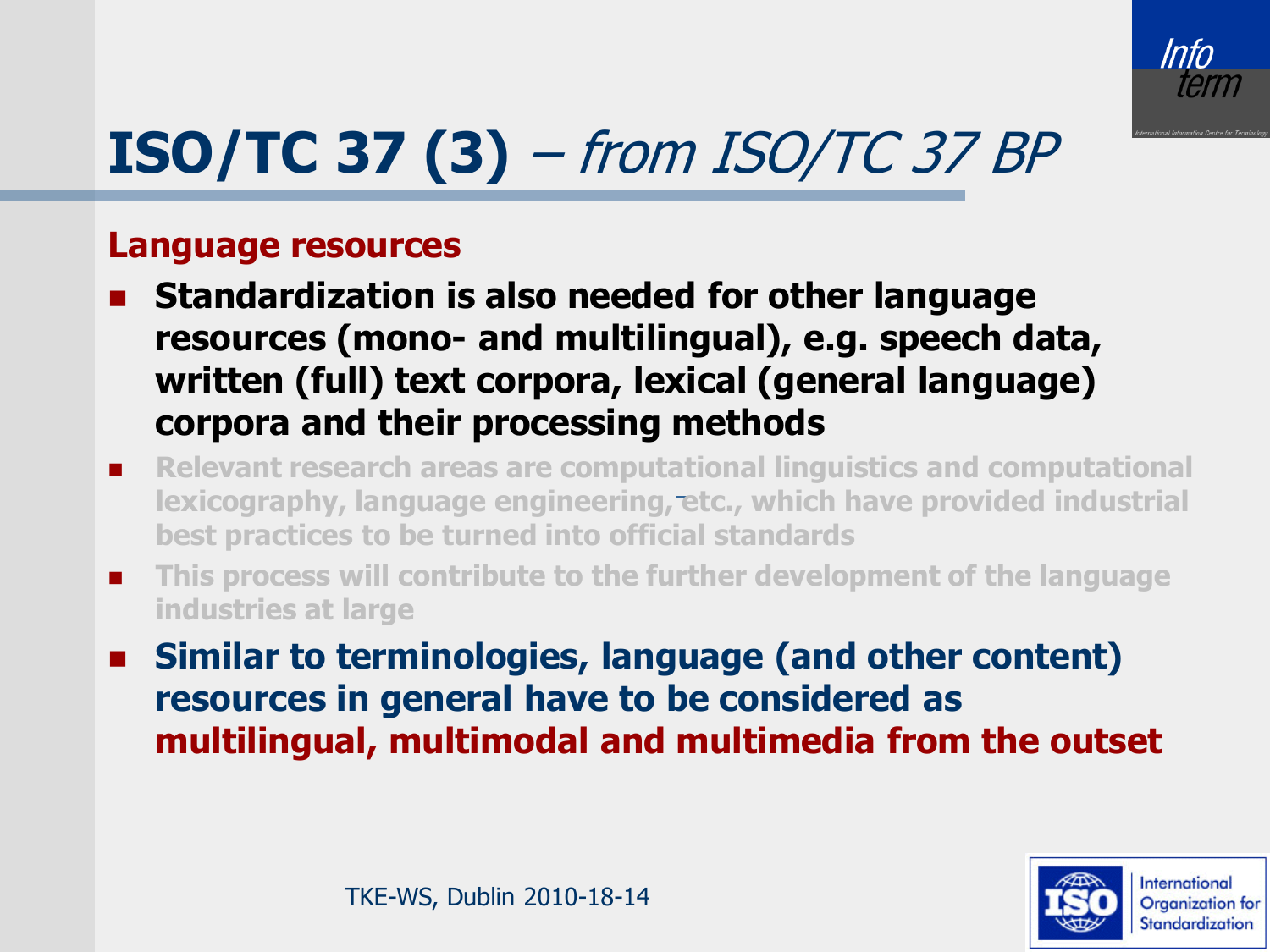

#### **Terminology management + language and content resource management**

- **Language resources:**
	- **Text corpora**  $\rightarrow$  **tagging** (on the basis of grammar models)
	- **Lexicographical data**
		- Words
		- Collocations
		- Morphology
	- **Terminology & terminological phraseology**
	- **Speech data**
- **LR management:**
	- **Preparation, maintenance, exchange, …**
	- **Metadata** (incl. bundling/bindings etc.)
	- **Data modelling & metamodel(s)**
	- **Data exchange / interoperability**
	- **etc.**

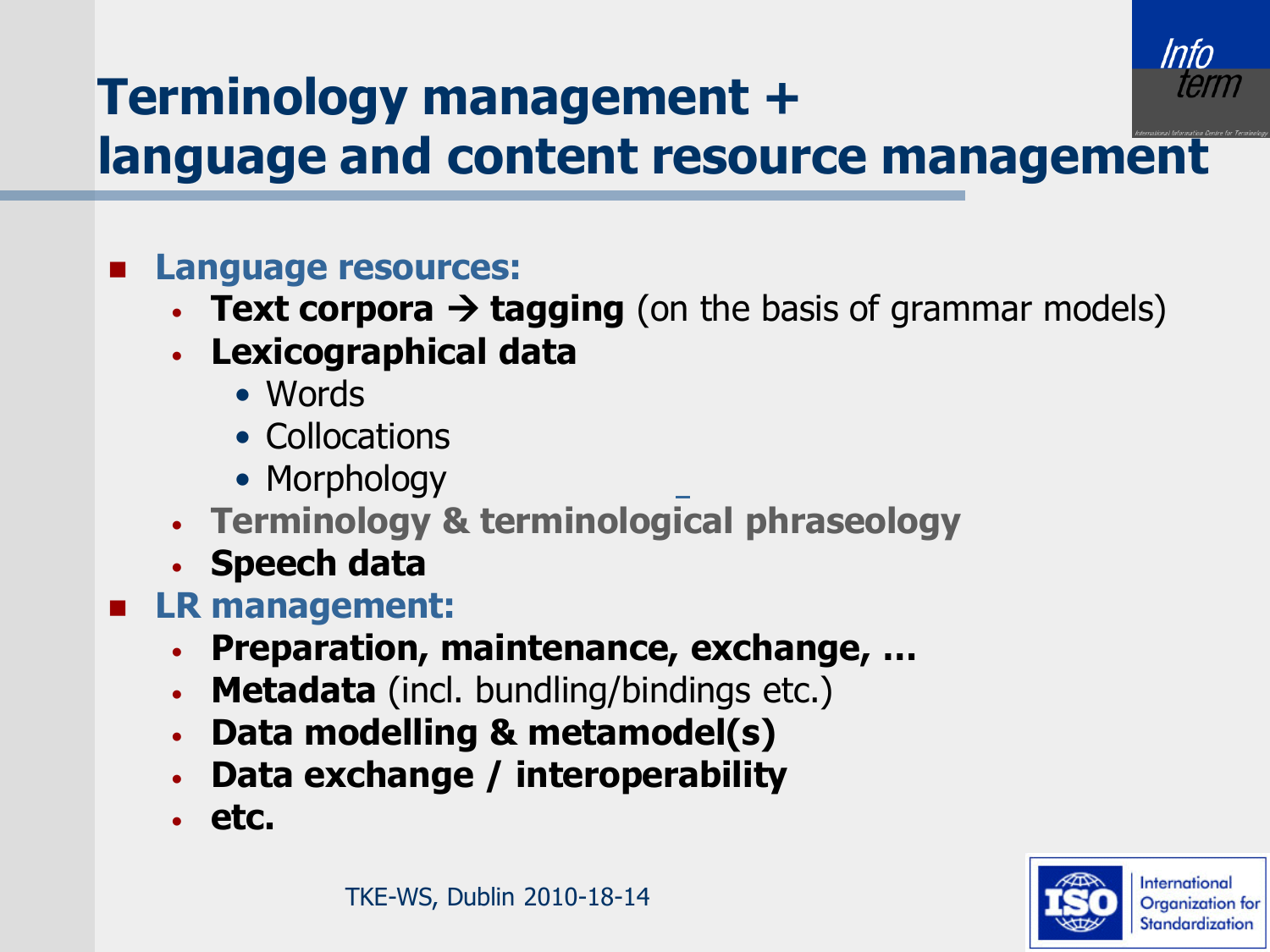

# **Structured content today (1)**

- **Terminology**
	- **Nomenclature, taxonomy, typology, ...**
	- **Glossary, vocabulary, ...**
	- **Terminological phraseology**
	- **Graphical symbols and other non-linguistic representations?**
	- **Properties, characteristics, attributes, ...**
	- **Ontologies**
	- **Names, names, names, ...**
- **E** Thesauri, classification schemes, keywords
- **Encyclopedic (knowledge) entries**
	- **Knowledge-enriched terminology entries**
	- **(explained) proper names, ...**
- **n** Ontologies, topic maps, ...
- **+Lexicographical data and other language resources**
- **+other content resources**

**are often contradictory, NOT coherent, integrated, reliable, ...**

TKE-WS, Dublin 2010-18-14

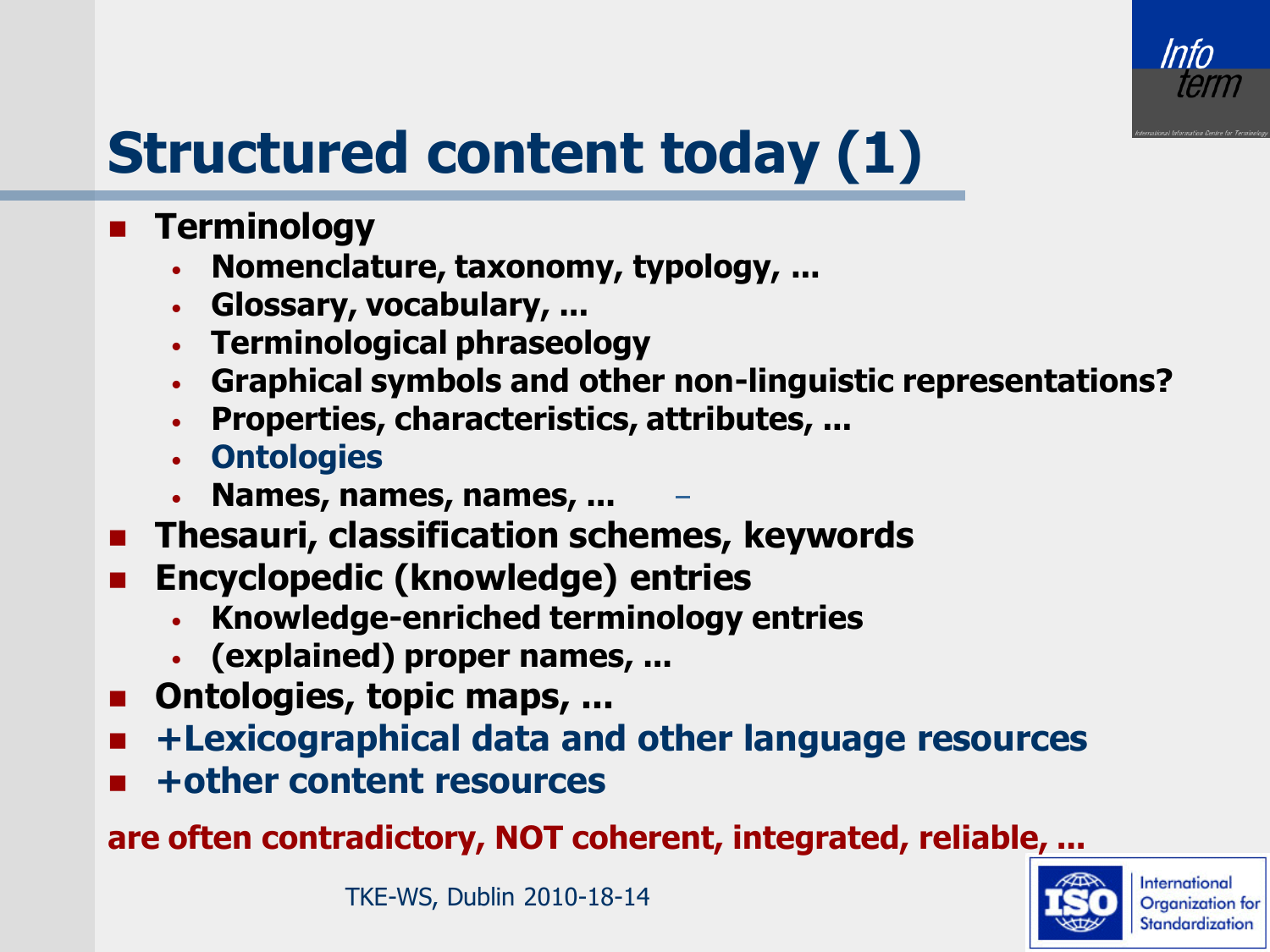

# **Structured content today (2)**

- **According to content management** (technical p-o-v)**:**
	- **Texts: translation, localization, internationalization…**
	- **Speech: communication…**
	- $\bullet$  **Image:**  $\rightarrow$  CAD/CAM...
	- **Multimedia: video, presen[ta](http://www.iso.org/iso/en/ISOOnline.frontpage)tions…**

#### **At the level of lexical semantics** (content p-o-v)**:**

- **Terminology**  $\rightarrow$  basis of domain knowledge
- **Language resources**
- **Other content resources**
- **–** incl. non-verbal representations
- **Meta-content**  i.e. content about content
- **Metadata**  i.e. data about data (data categories)

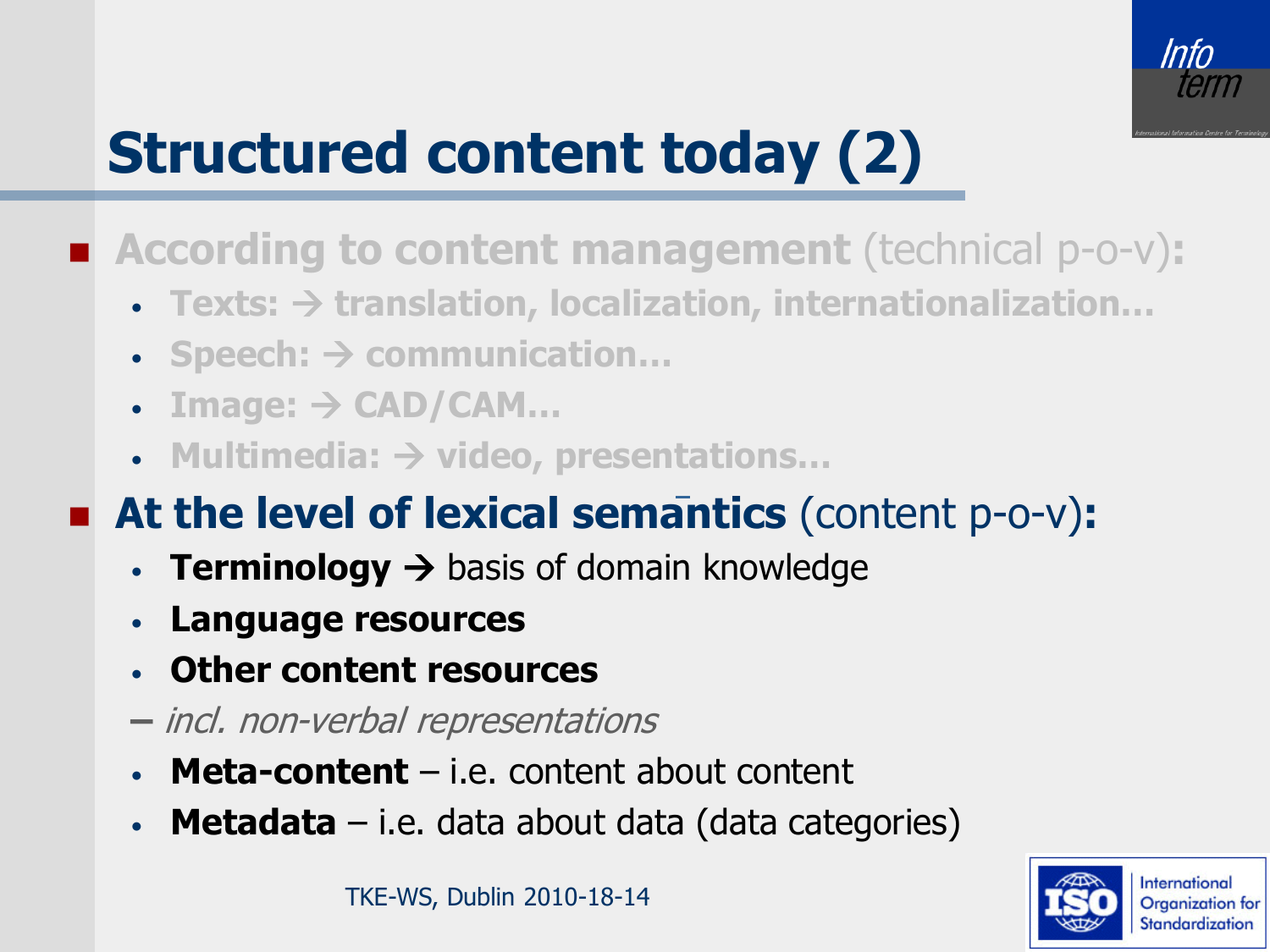

### **Practical problems**

**Standardization of terminologies** (and other kinds of structured content)

- **is difficult (if done properly) needs a minimum of methodological experience**
- **lacks "customized" training for terminology standardizing experts in given subject fields**
- **is not "attractive" (for up-and-coming experts) hence the common attitude: "leav[e i](http://www.iso.org/iso/en/ISOOnline.frontpage)t to the old hands"**
- **is time consuming and therefore expensive not "rewarding" enough (compared to the great efforts involved)**
- **no "user-friendly" system support for cooperative committee work in terminology standardization**
- $\blacksquare$  little coordination **across all standardization (incl. terminology standardization)**
- **only a limited degree of acceptance for standardized terminologies beyond standardization**
- **"traditional" working method out-dated, etc. e.g. working group or sub-committee of terminology experts**

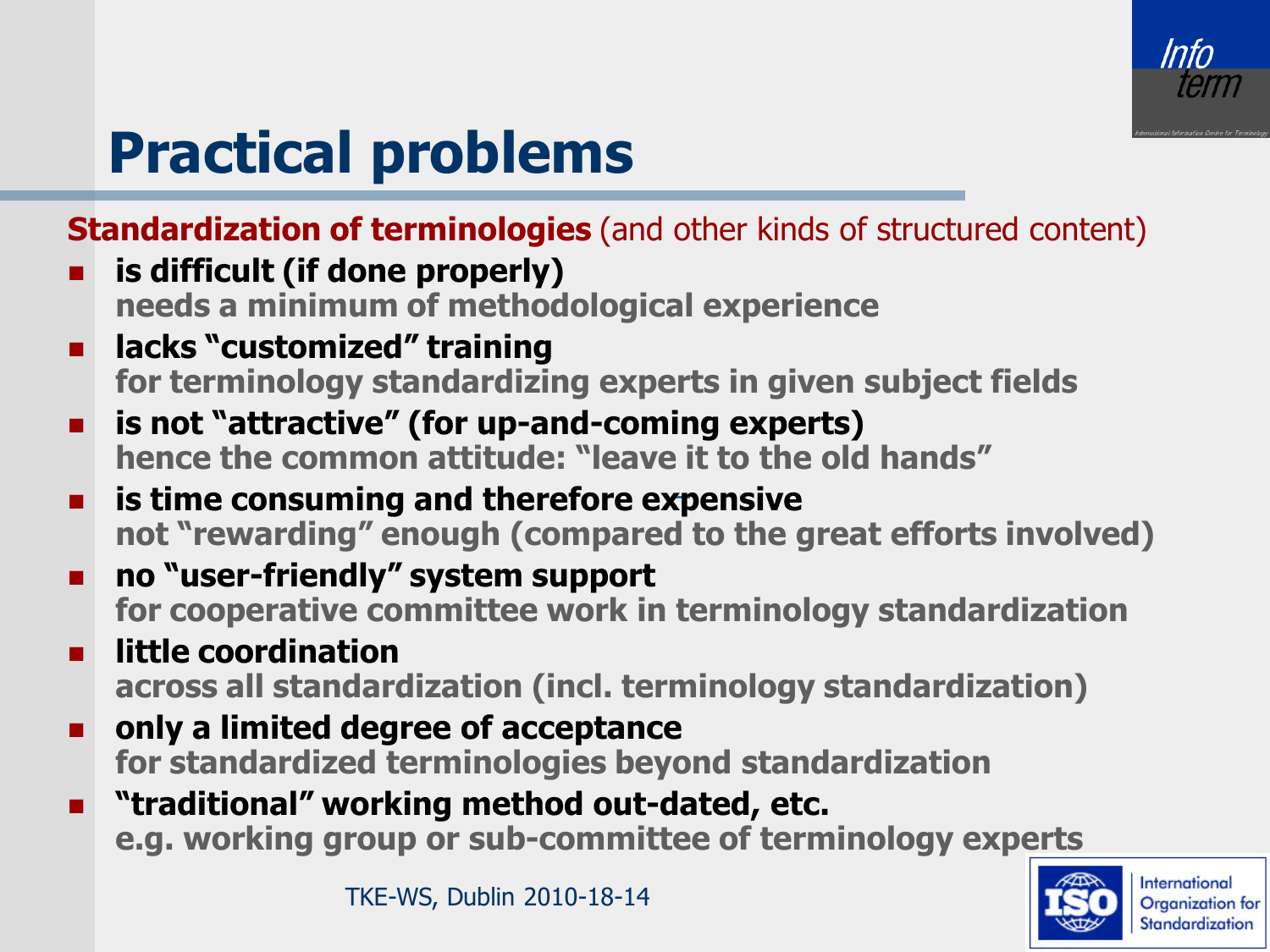

#### **STRUCTURED CONTENT DEVELOPMENT**

- **Example 2 Time consuming > costs**
- Cost of preparation? calculatable, but... → maintenance: quality, reliability, liability, ...
- **E** Traditional methods  $\rightarrow$  web-based methods
- **Duplication of efforts? → content management**
- **EXECUTE:** Application of tools  $\rightarrow$  technical interoperability
- **Multilinguality localization principles**
- **Distributed work**  $\rightarrow$  **workflow management**
- **eContent → mContent**

#### **BOSTANDARDIZATION & INTEROPERABILITY**

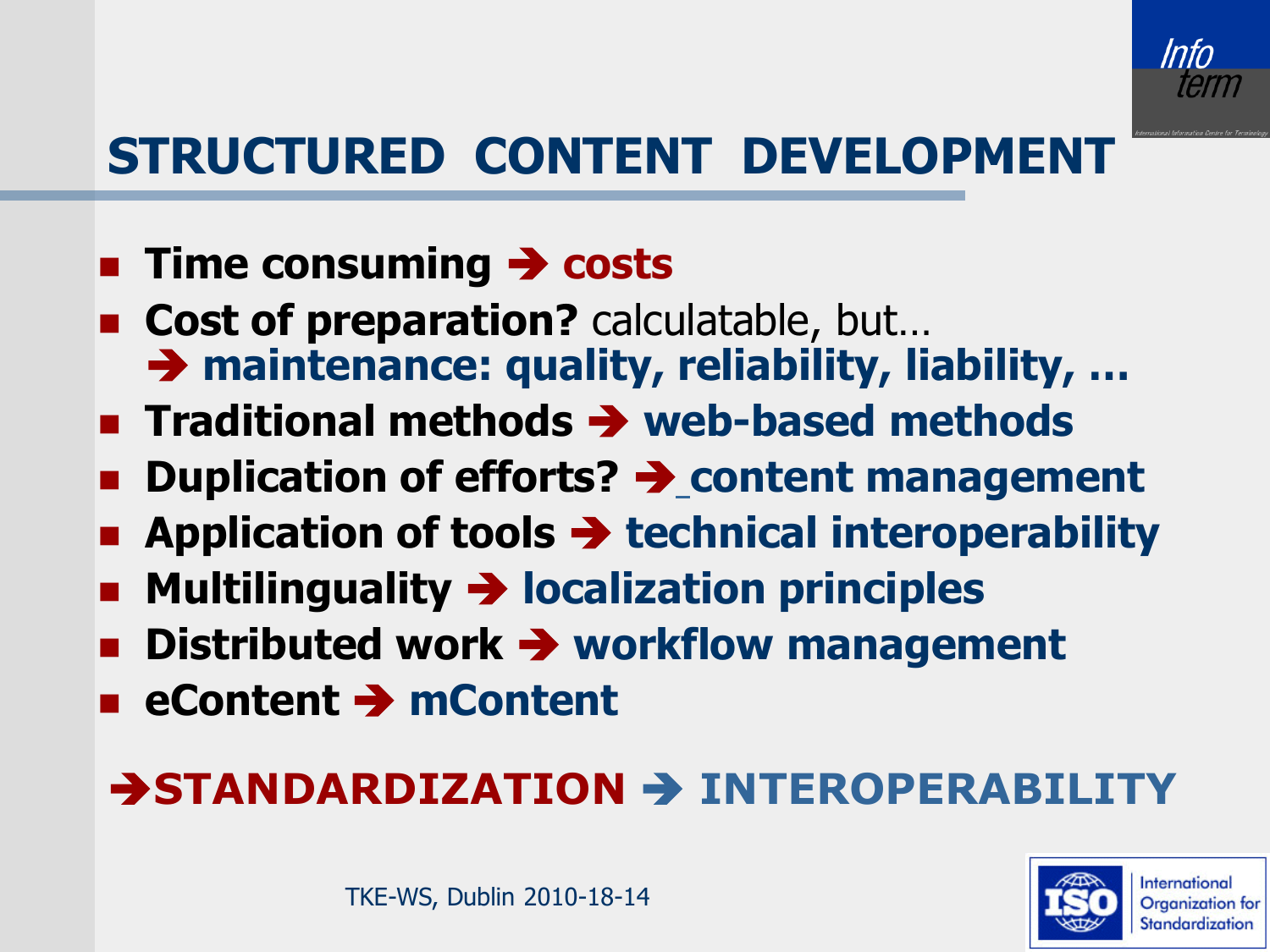

# **Content interoperability standards**

- **Content-related requirements**
- **Workflow methodology**
- **Metadata and metadata repositories**
- **Data modelling principle[s](http://www.iso.org/iso/en/ISOOnline.frontpage) and requirements**
- **Micro datamodels**
- **Metamodels**
- **E** Content repositories
- **Federation of repositories**
- **Business models** (incl. copyright management…)



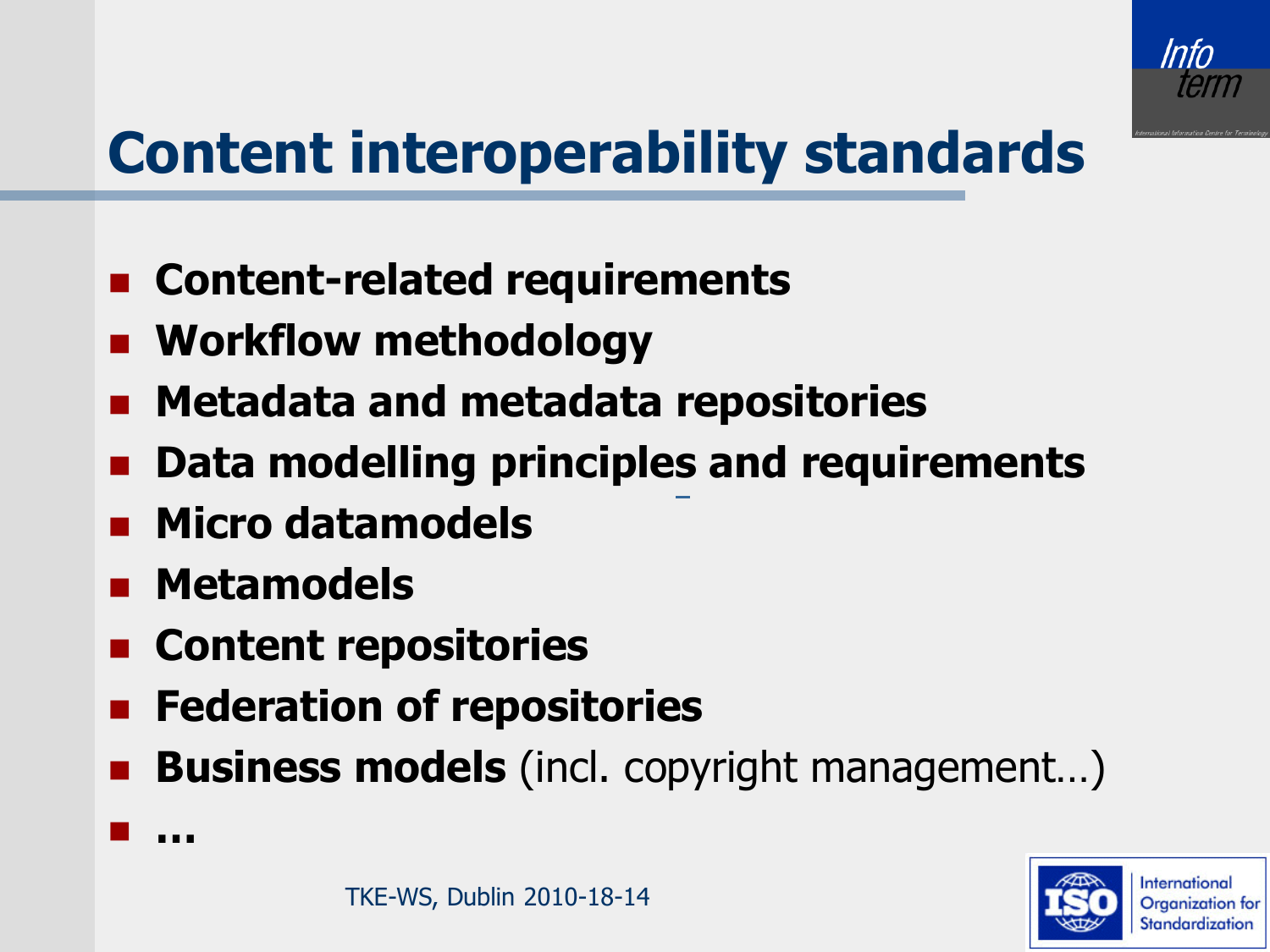

# **Terminology standardization**

- **Hitherto prominently verbal-linguistic term-oriented approach to terminological data management needs to take non-linguistic representations of concepts as fully equivalent to verbal-linguistic representations into account.**
- **Thus a generic datamodel [ca](http://www.iso.org/iso/en/ISOOnline.frontpage)n be achieved, which is applicable to all kinds of "structured content" (here: content items at the level of concepts or lexical semantics).**
- **Since terminological data and other kinds of structured content have a lot in common, it seems appropriate to handle them with one and the same theoretic-methodological approach.**

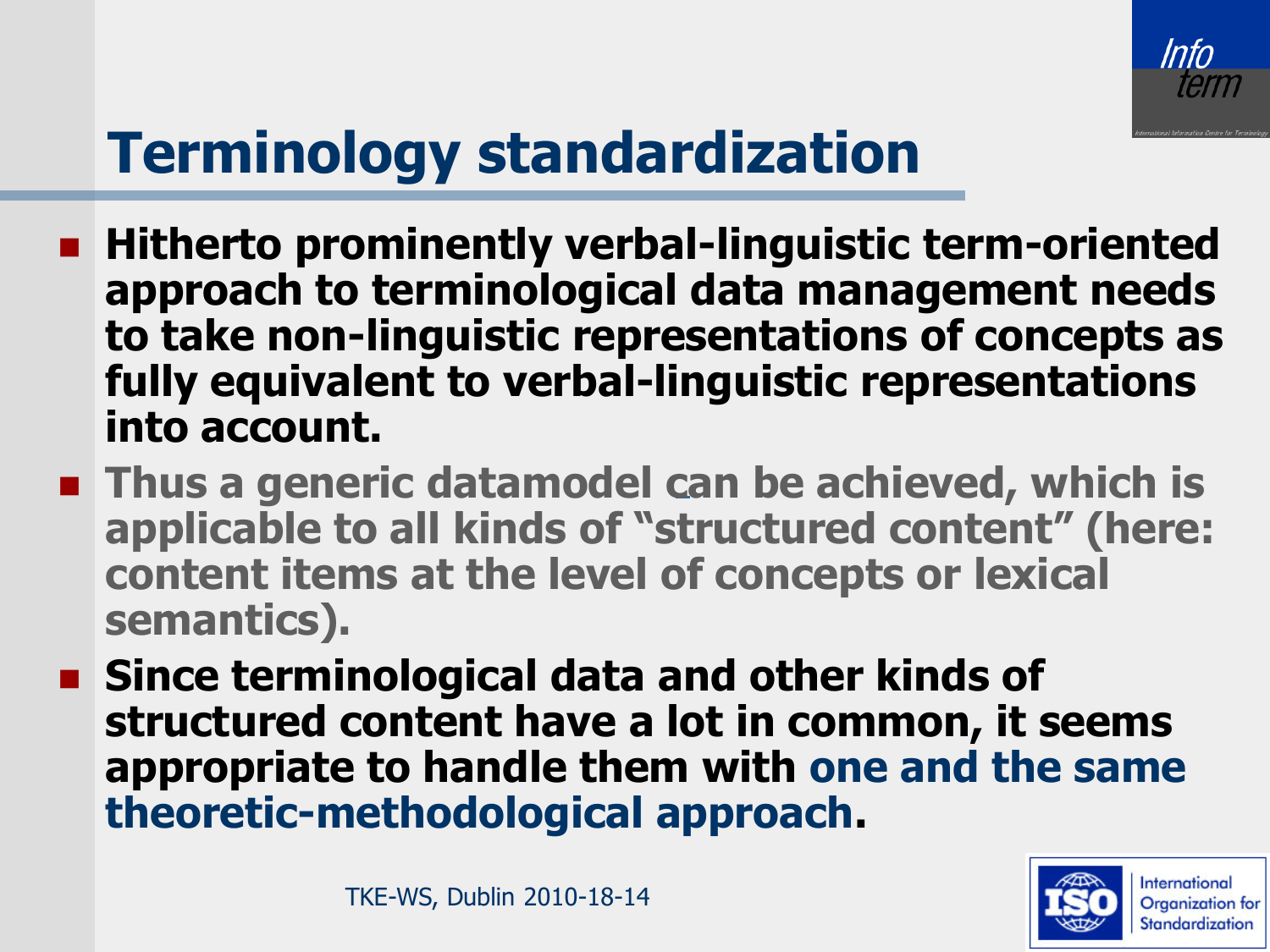



**Result of an survey done by ISO Central Secretariat:** 

- **June 2005: Approximately 15 TCs/SCs**
- **June 2007: Over 40 TCs/SCs**
- **March 2006: First DIS disseminated in the form of a database (ISO/TC 61/S[C](http://www.iso.org/iso/en/ISOOnline.frontpage) 1 – Plastics vocabulary)**
- **Emerging approach to standards development**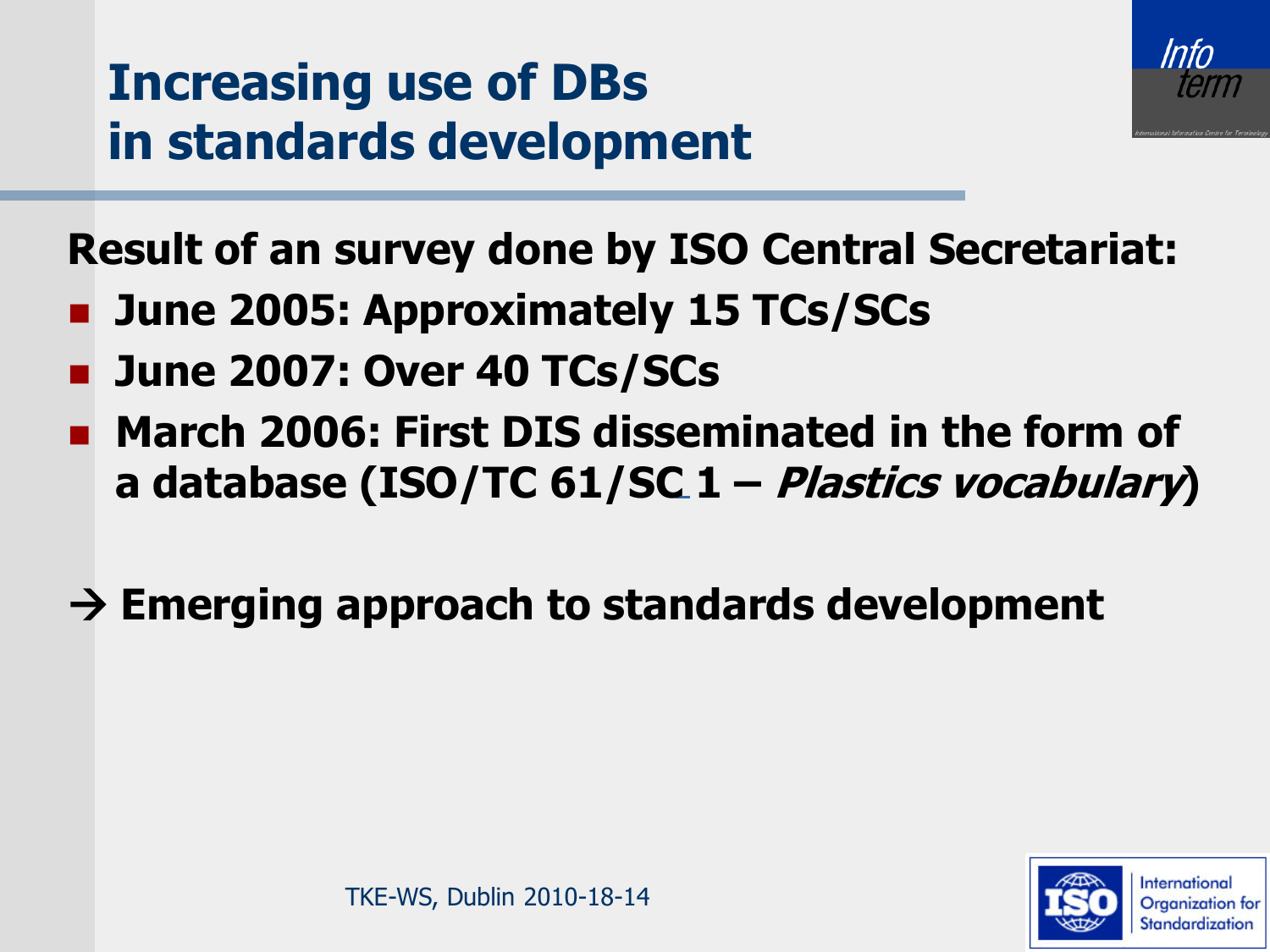

### **ISO/CDB – Content (1)**

**ISO standards containing terminology**

- **Vocabulary standards: app. 800**
- **Other standards with terminology: app. 8000**
- **App. 180.000 ~ 200.000 terms in ISO standards**
- → Cooperation with EA[FT](http://www.iso.org/iso/en/ISOOnline.frontpage)erm (China, Japan, **Korea): ISO/CS obtained around 120.000 terminology records from ISO standards through a project implemented by CNIS**

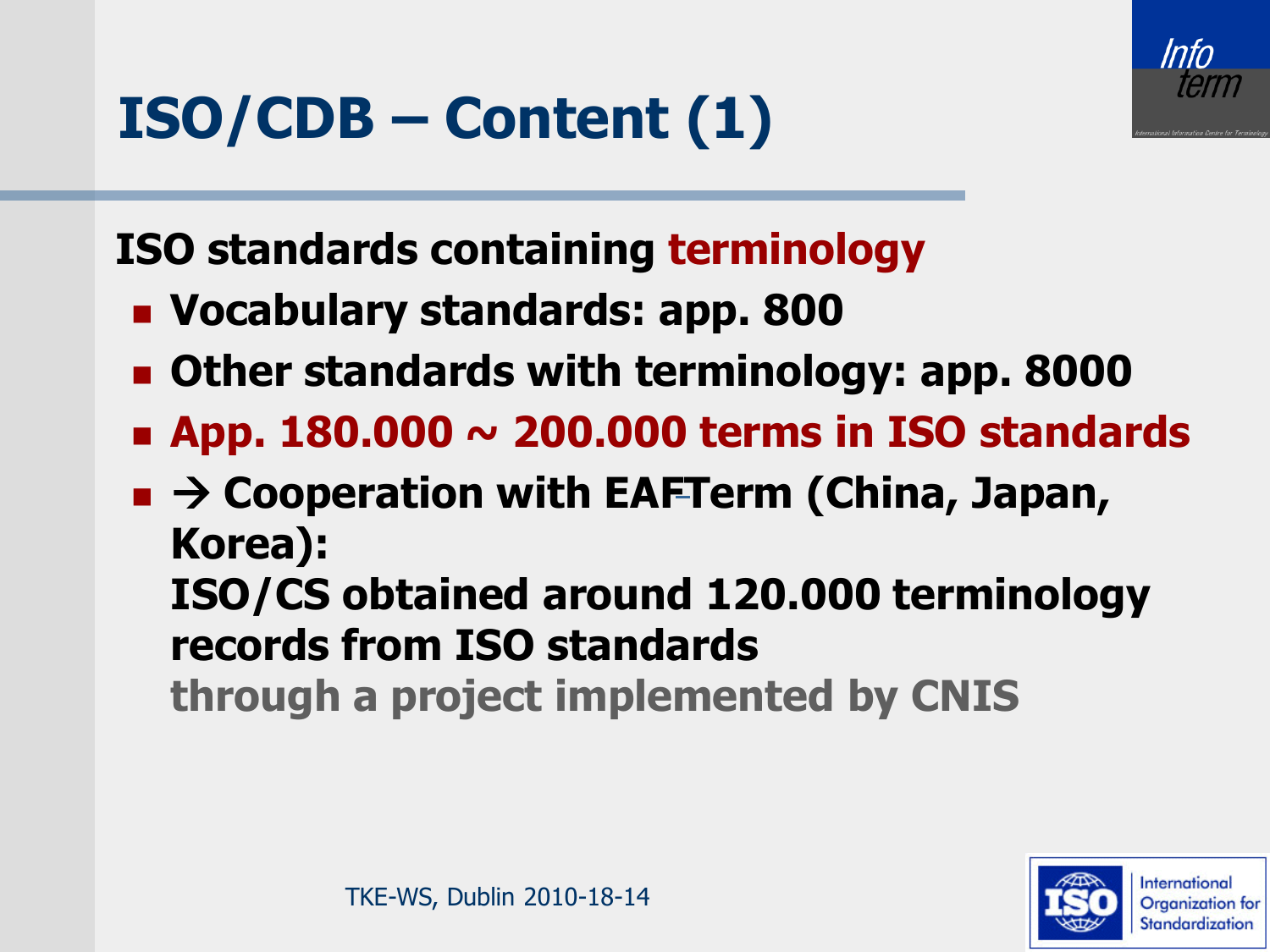

# **ISO/CDB – Content (2)**

#### **Graphical symbols**

- **App. 4500 (in ISO standards)**
- **App. 1000 (in IEC [s](http://www.iso.org/iso/en/ISOOnline.frontpage)tandards)**
- **Other types of representations (codes, product properties etc.)**
	- **Numbers - ????**

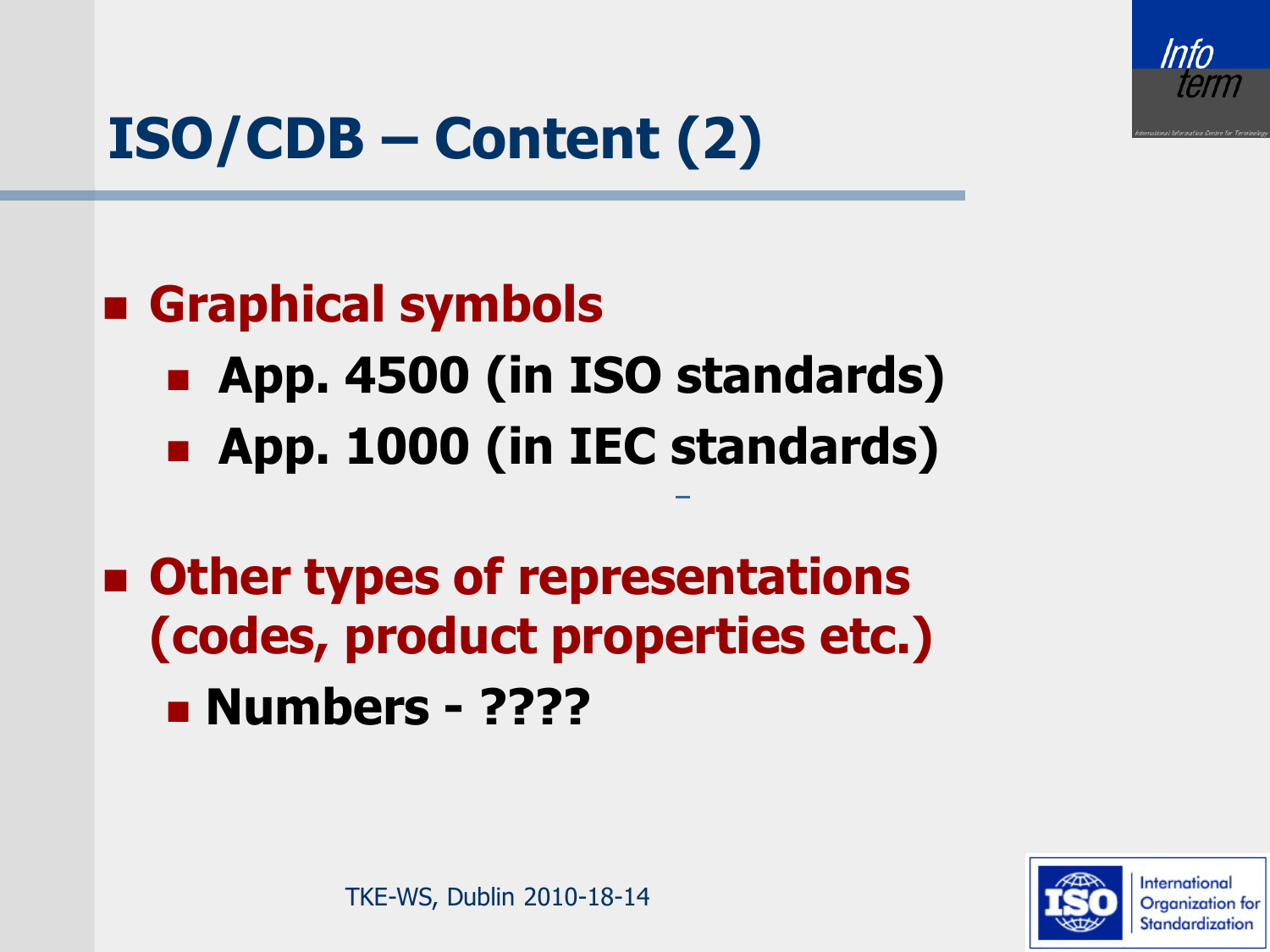

# **Applicability of the DB approach**

**Standard consists in full or in part of a "**collection of items**", e.g.**

- **- graphical symbols**
- **- terms and definitions**
- **- product properties**
- **- data dictionaries of all types**
- **- classification systems**
- **- codes (for various types of objects) etc.**

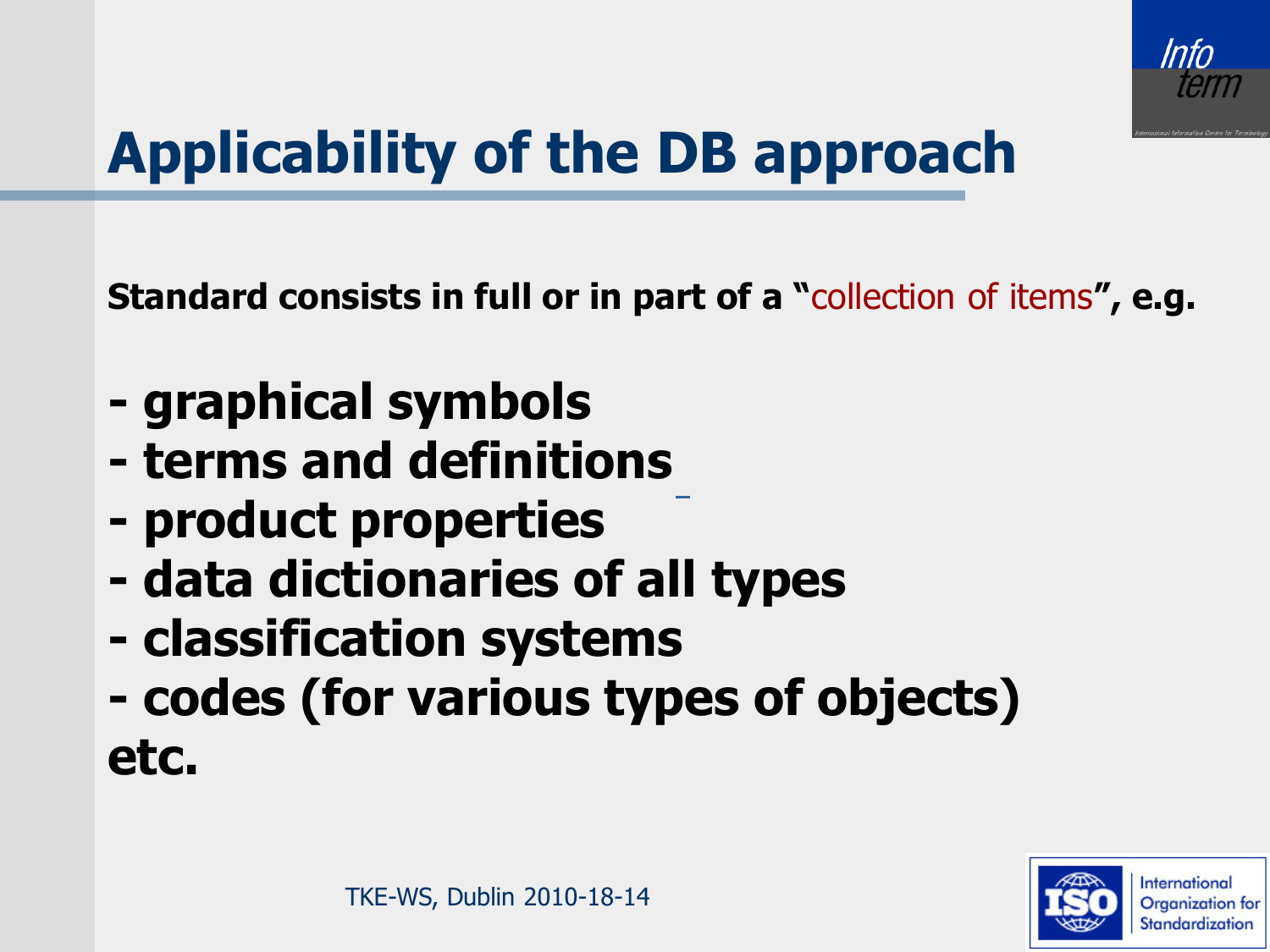

### **Current use of databases by ISO committees**

#### Advantages**:**

- **Large number of items can be easier managed and maintained**
- **Consistency can be easier ensured**
- **Database tools readily available**

#### Challenges/problems**:**

- **Lack of support in terms of IT infrastructure**
- **Grass root developments**
- **Lack of compatibility (e.g. regarding data categories), maintenance problems**
- **Access modalities to content are unclear**

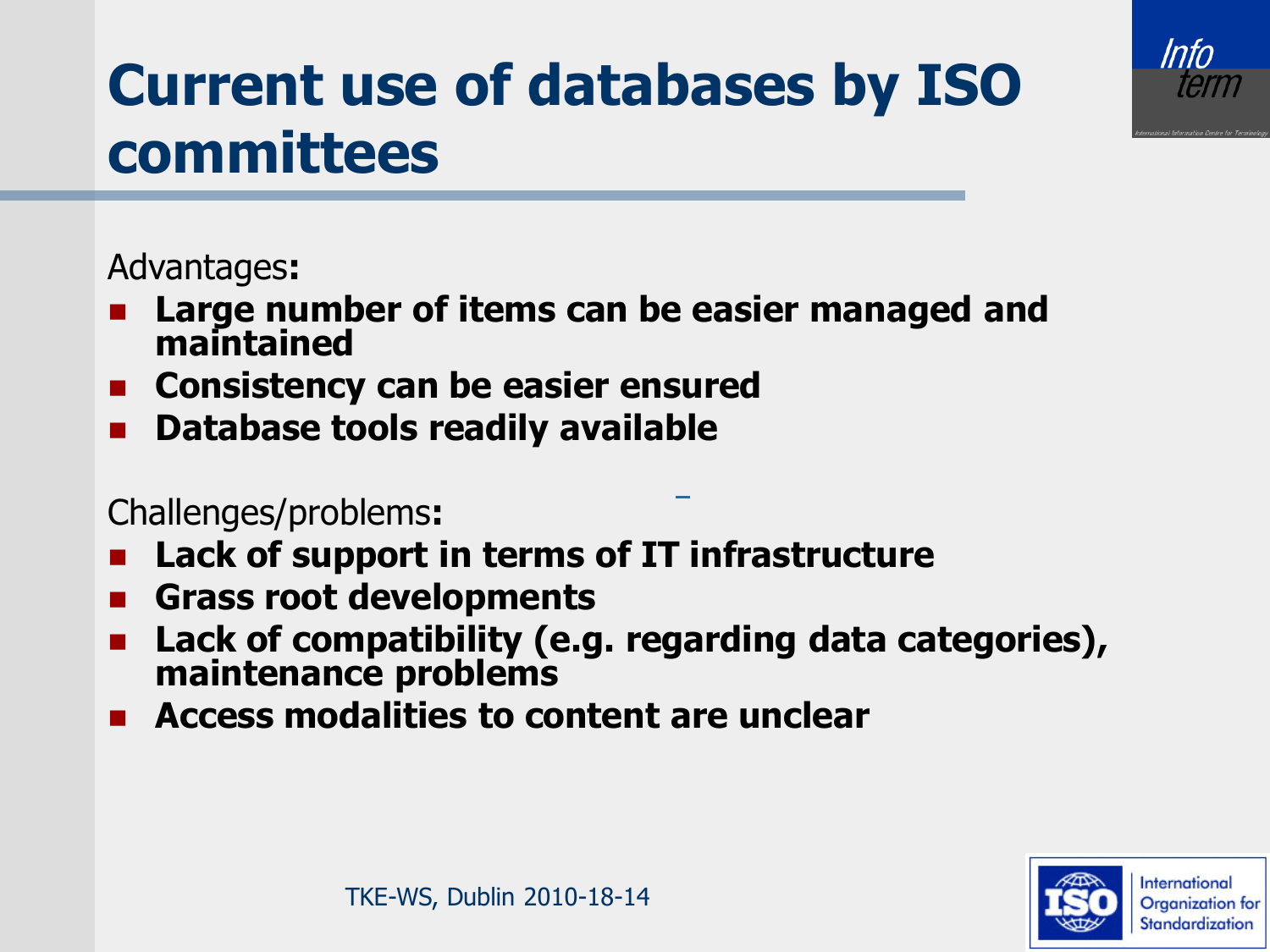

### **TMB AHG (1) "Standards as databases"**

**Established by ISO Technical Management Board in June 2005 with the mandate to investigate issues relative to standards as databases, incl.**

- **Possibilities for harmoniz[at](http://www.iso.org/iso/en/ISOOnline.frontpage)ion**
- **Implications related to standards development procedures & technical infrastructure**
- **Access modalities, incl. commercial aspects**

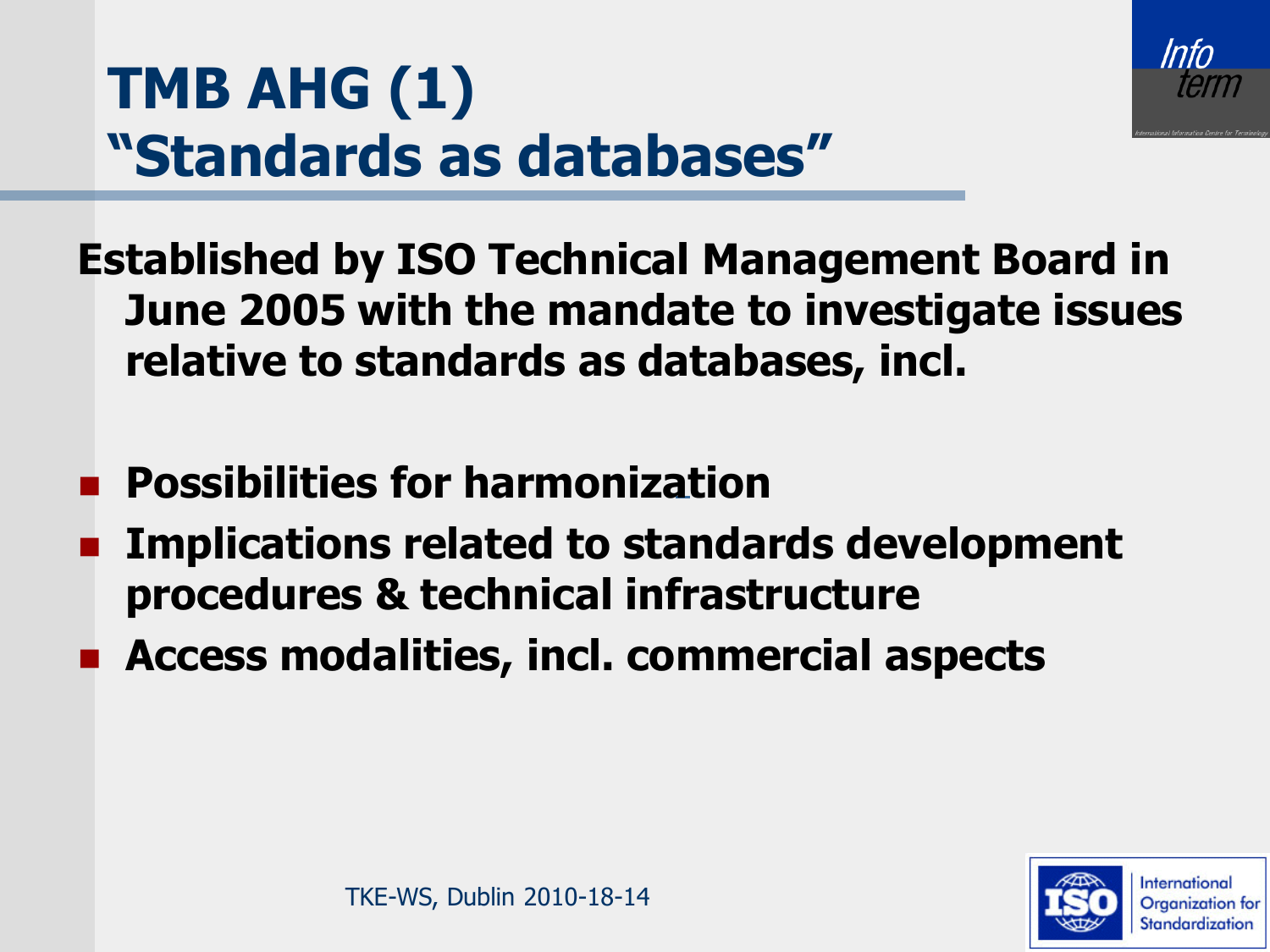

# **TMB AHG (2) – Main output**

 **Development and maintenance procedure for standards in database format** 

**(approved by TMB in June 2007 – Annex ST to ISO Supplement to the Directives)**

- **Specification of basic functions of a concept database**
- Data model for CDB (exten[s](http://www.iso.org/iso/en/ISOOnline.frontpage)ion of ISO 16642:2003 **to address all kinds of concepts irrespective of the type of their representation)**
- $\blacksquare$  Definition of four access layers related to different **types of objects in the CDB (approved by CPSG in June 2007)**

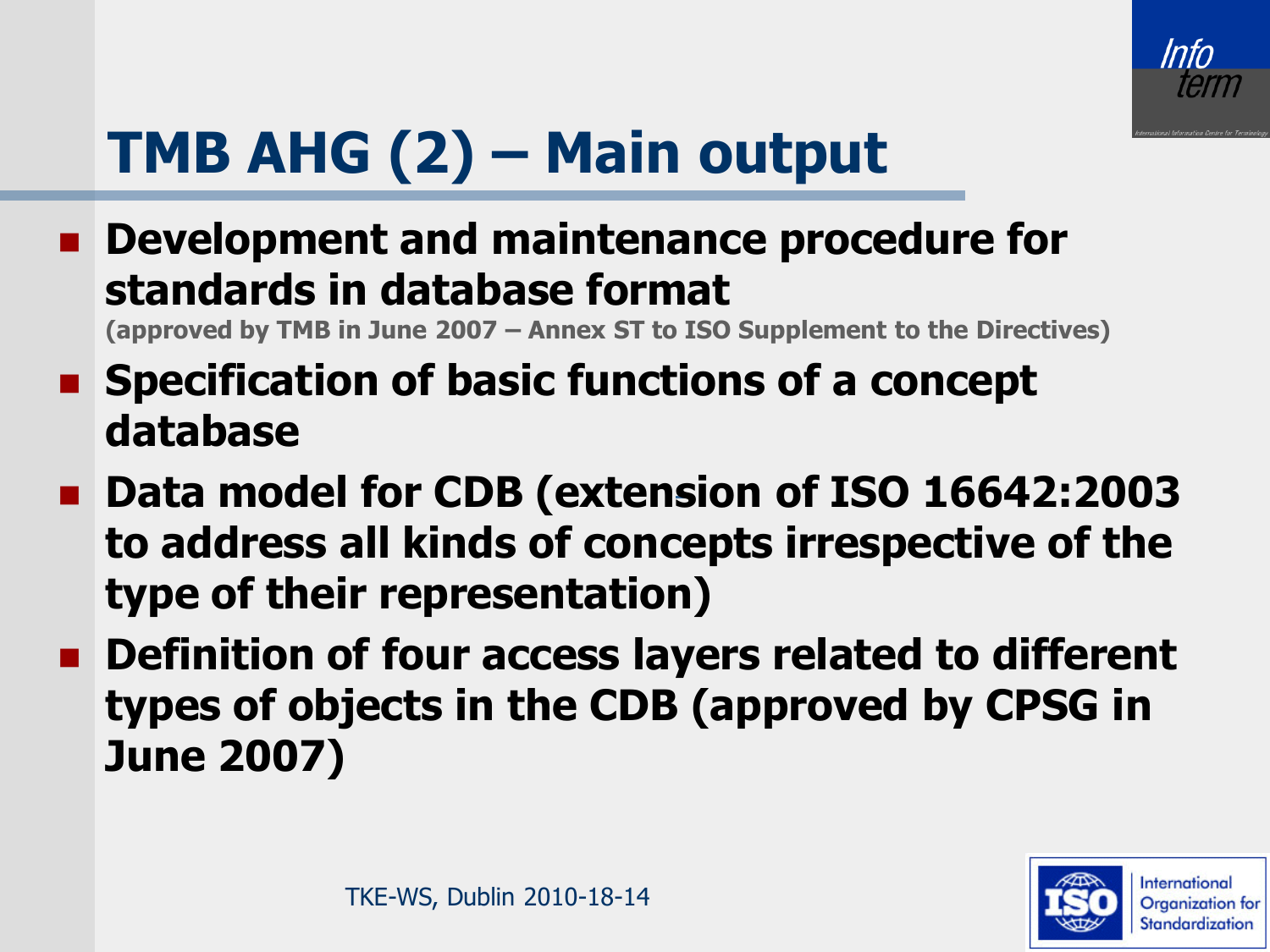

#### **Use of databases**

#### **Use type 1: For maintenance** *after* **development**



#### **Use type 2: For development from scratch**

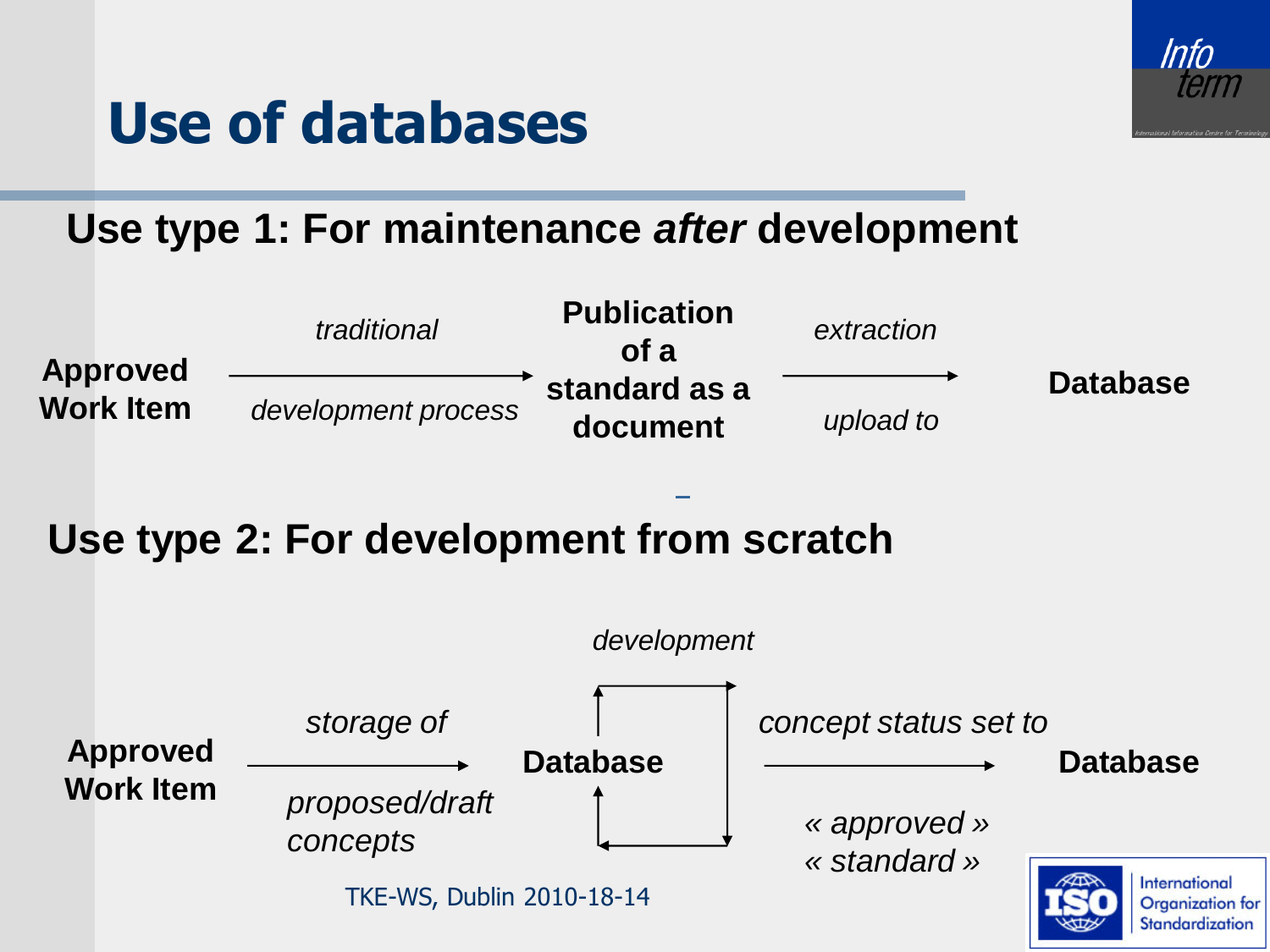#### **ISO/CDB - ISO procedure (1) (Annex ST to ISO Supplement)**

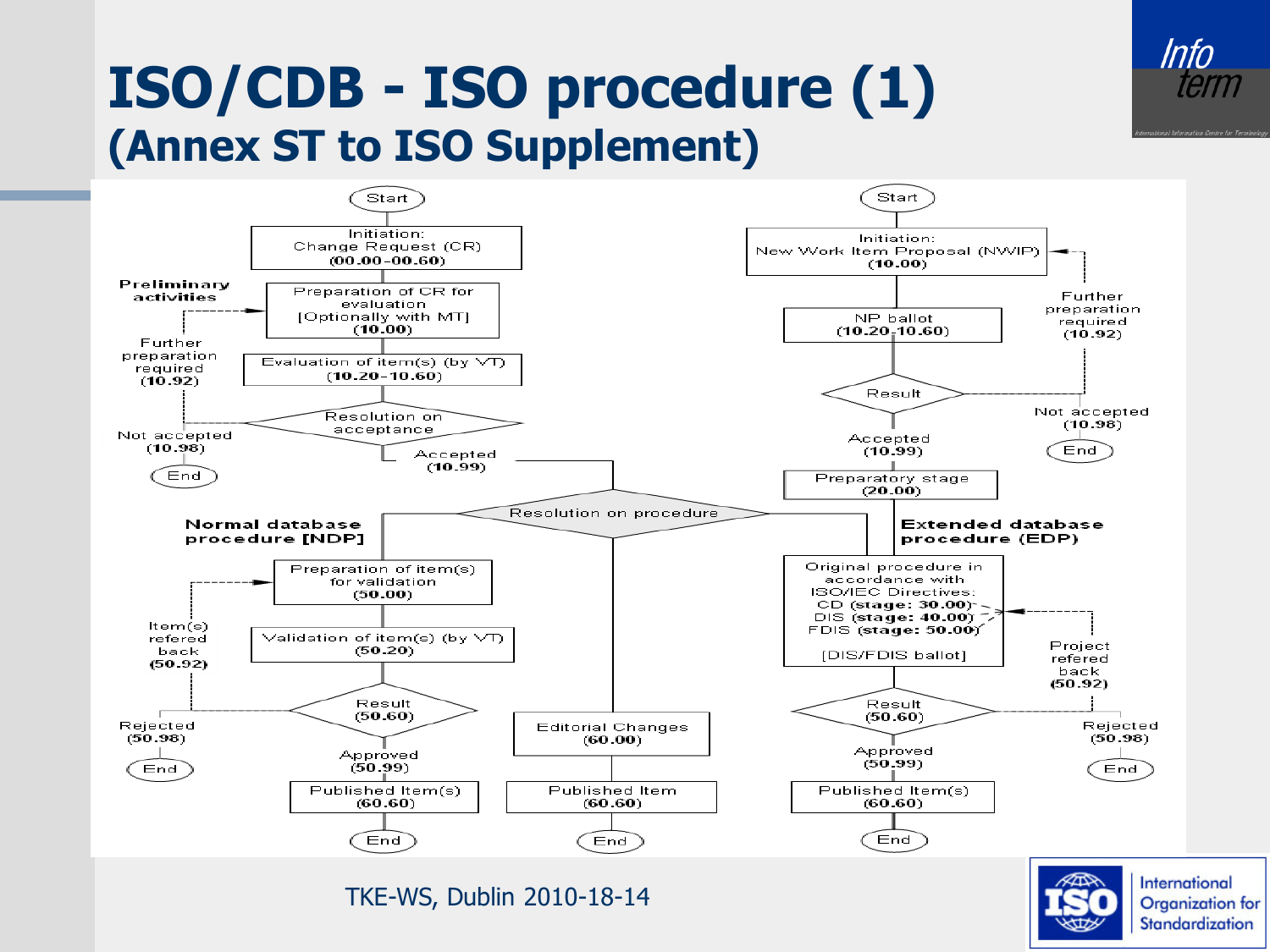

# **ISO/CDB – Procedure (2)**

- **"Source/Master" of the standard: Stored in the database (not a document!)**
- **Maintenance and development of standards by a committee through defined processes**
- **Procedure includes four sub-processes:**
	- **(1) Development of new sta[nd](http://www.iso.org/iso/en/ISOOnline.frontpage)ards (start with New WI Proposal)**
	- **(2) Maintenance of existing standards (start with Change Request)**
	- **(3) Withdrawal process (start with Change Request)**
	- **(4) Systematic review of standards**

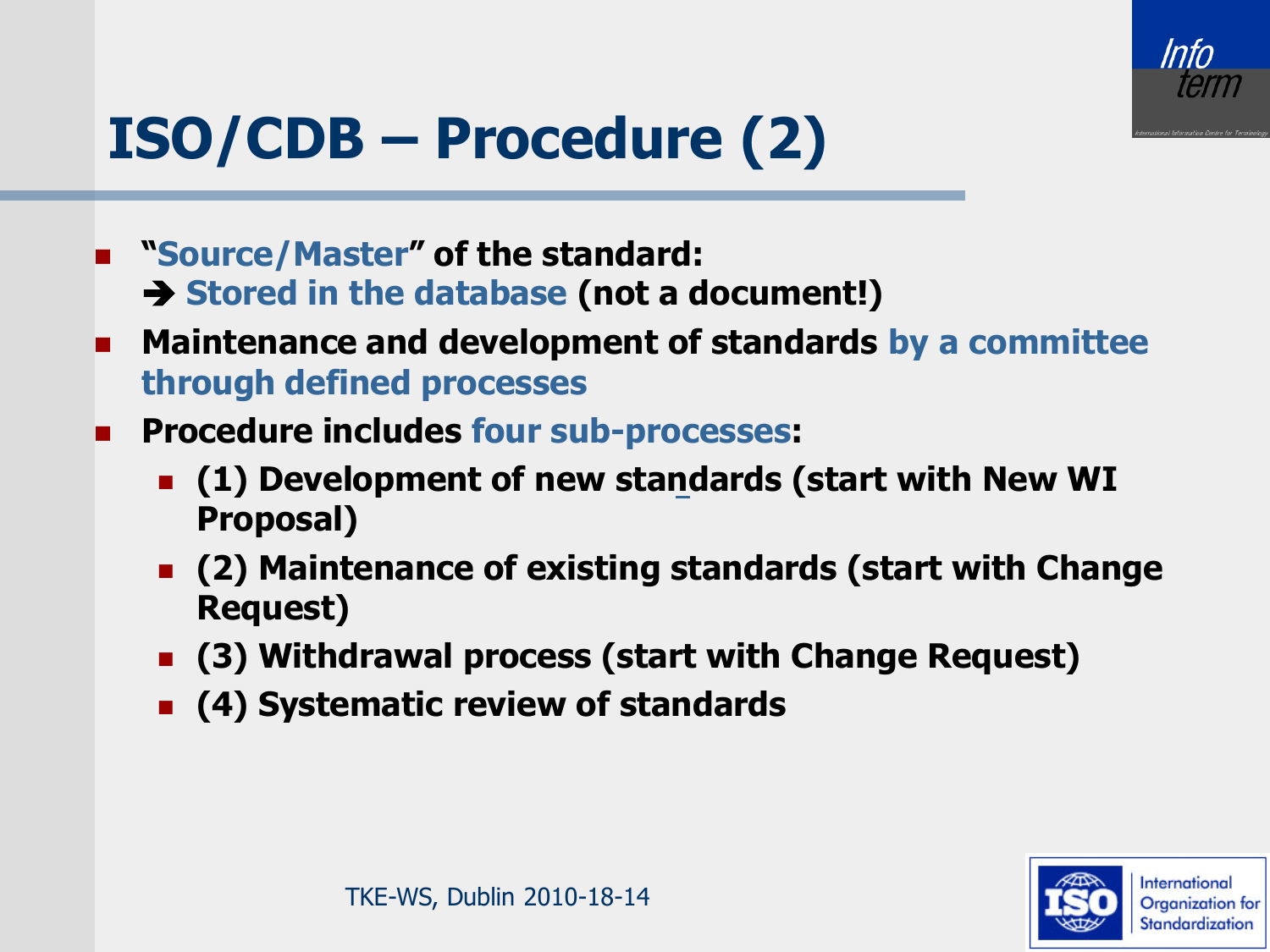#### **ISO/CDB – Procedure (3) « Normal » DB-procedure [2 – 6 months]**





Info term

TKE-WS, Dublin 2010-18-14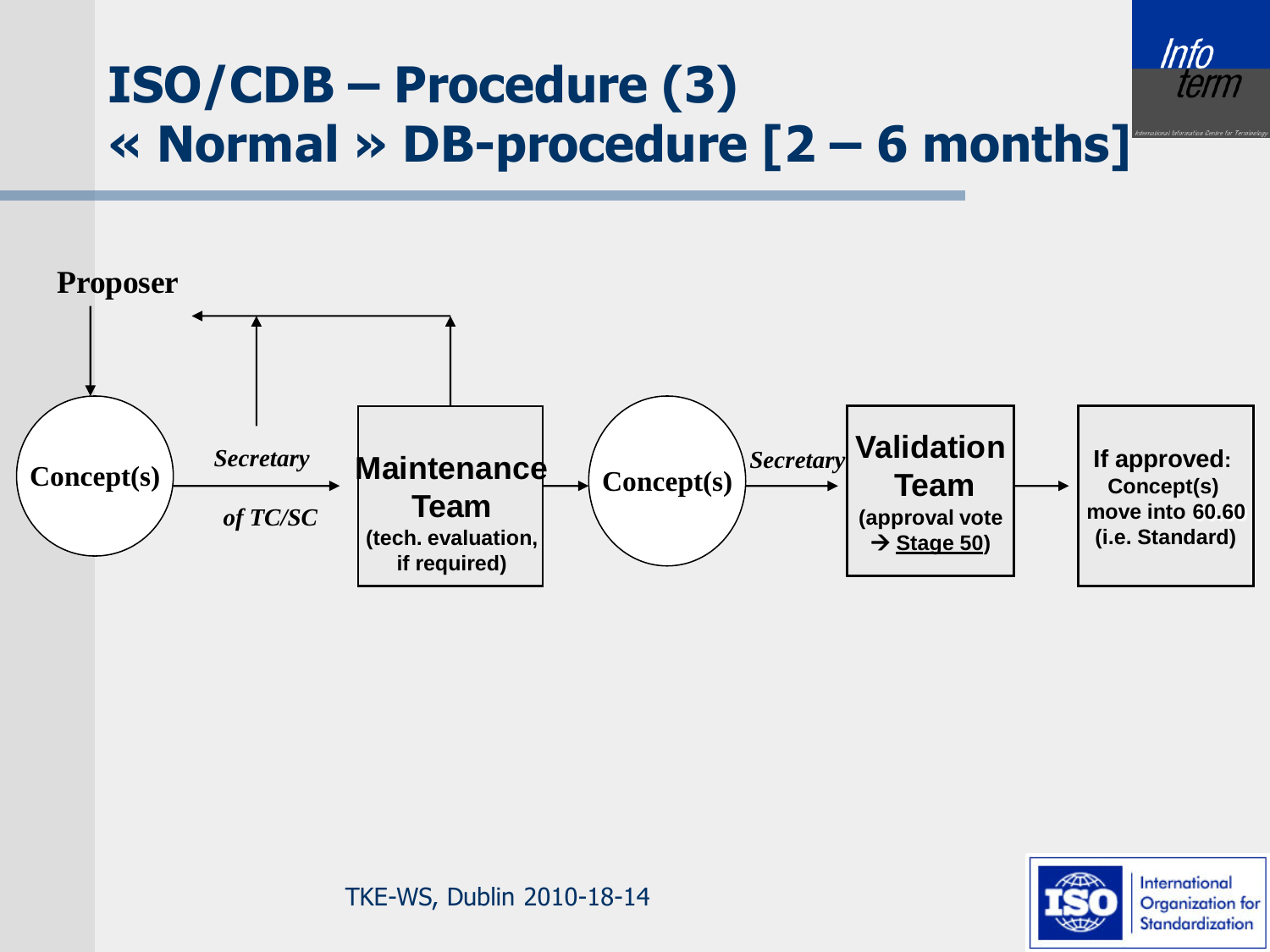

#### **Implementation**

- **Cooperation agreement with software partner**
- **Cooperation mode and input from ISO committees to be organized**
- **Implementation time [f](http://www.iso.org/iso/en/ISOOnline.frontpage)rame: 2007 Q4 – 2009 Q2 (first release)**
- **Review of implications of the new procedure & implementation by ISO/CS**
- **Example 1** Integration with the production chain in **the Central Secretariat**

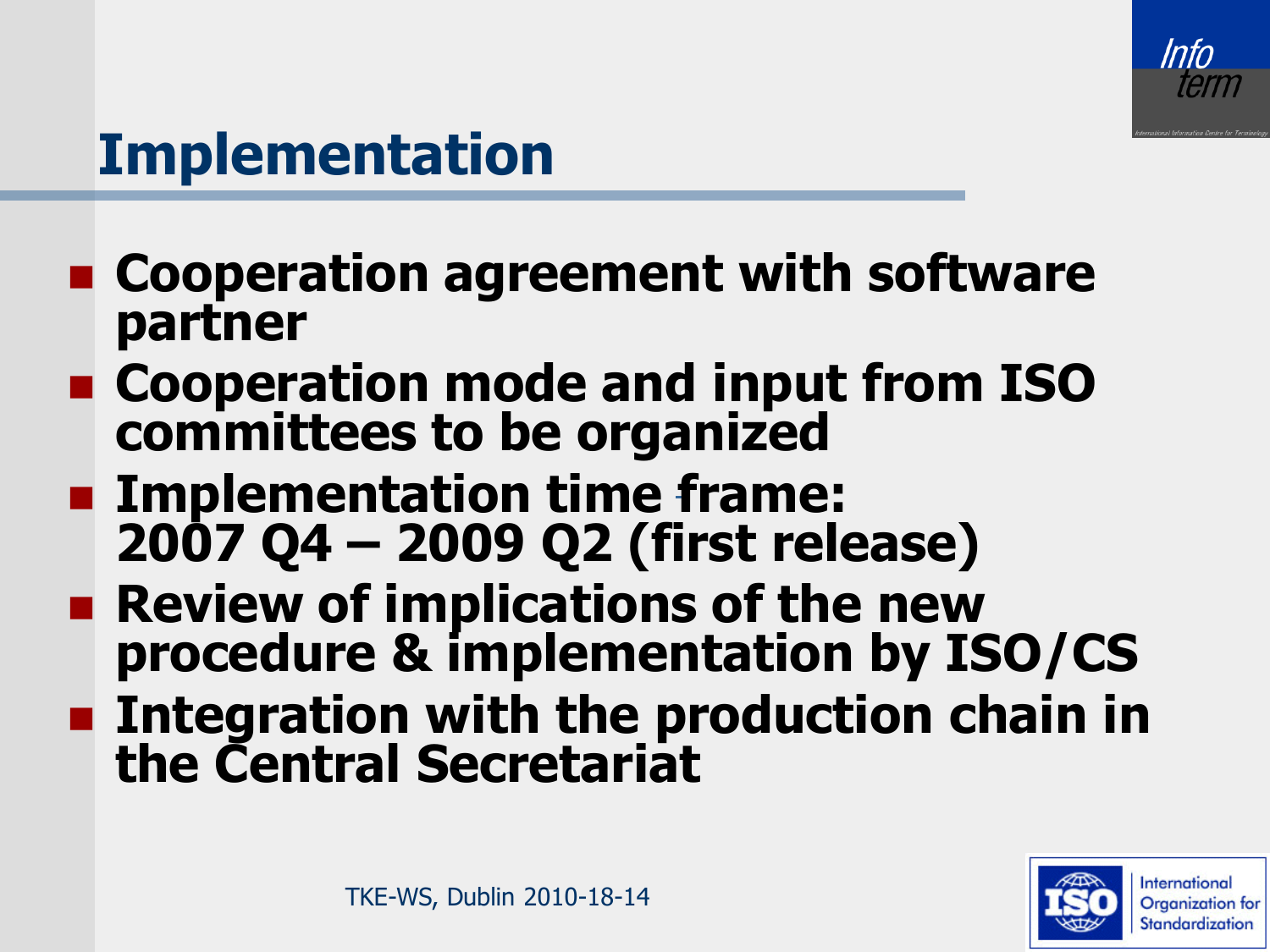

#### **ISO/CDB - Access modalities**

- **Figure 2015** Free access-layer (thumbnails, basic record **elements) for navigation in the content**
- **EXPERIMENT Terminology freely available ("ISO electronic dictionary")**
- **Web-access to individual [i](http://www.iso.org/iso/en/ISOOnline.frontpage)tems**
- **Federated development/maintenance of content on the basis of role based permissions**
	- **Project teams, PLs, PEs / Review groups / Other committees**

**[http://cdb.iso.org](http://cdb.iso.org/)**

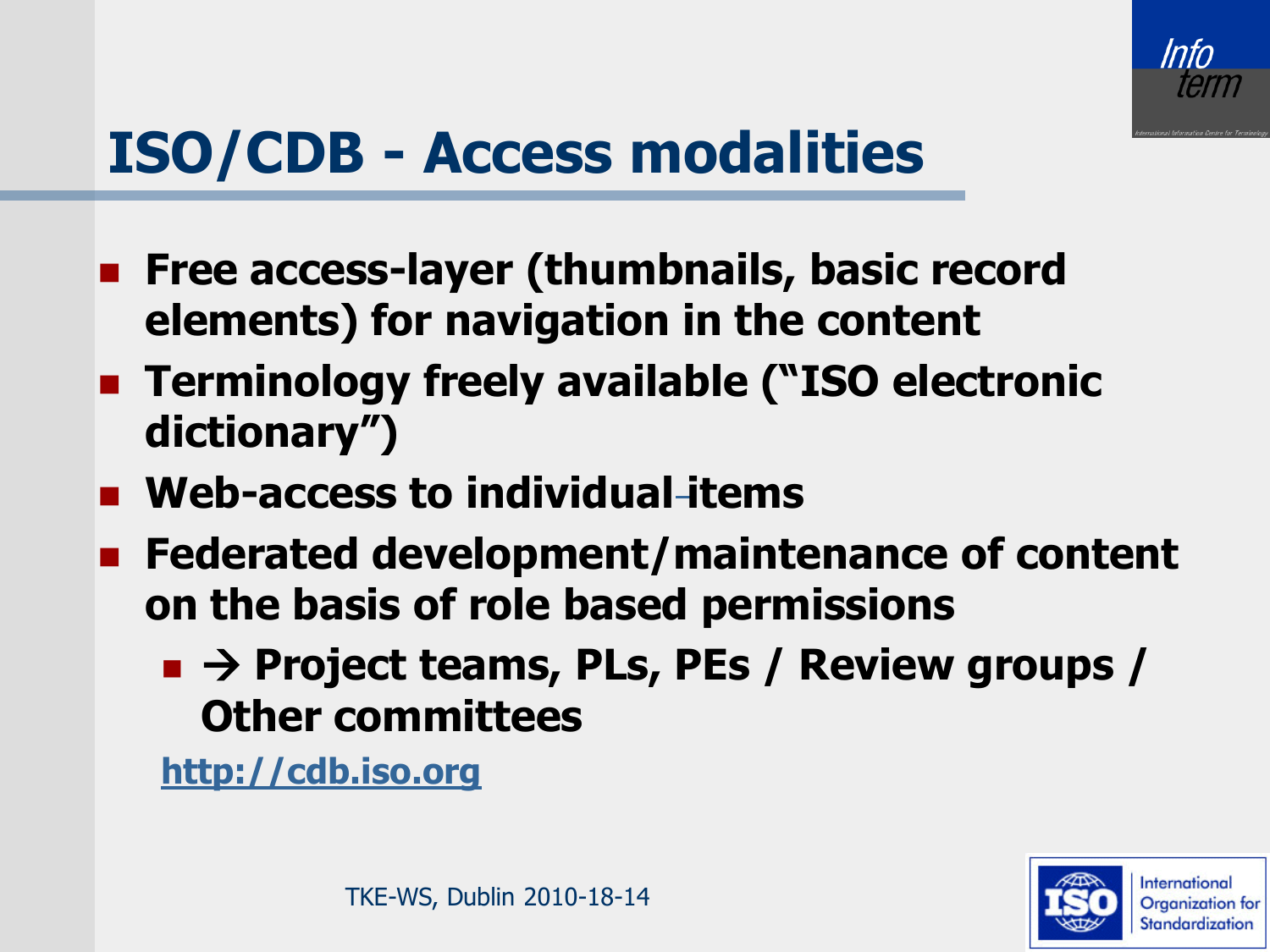

#### **Thank you for your attention**

**ADDRESS**

**Infoterm – International Information Centre for Terminology**

**Gymnasiumstrasse 50 1190 Vienna – Austria**

**Tel: +43-1-4277-58026 Fax:+43-1-5876990 infopoint@infoterm.org http://www.infoterm.info**



ISO/TC 37 "Terminology and other language and content resources"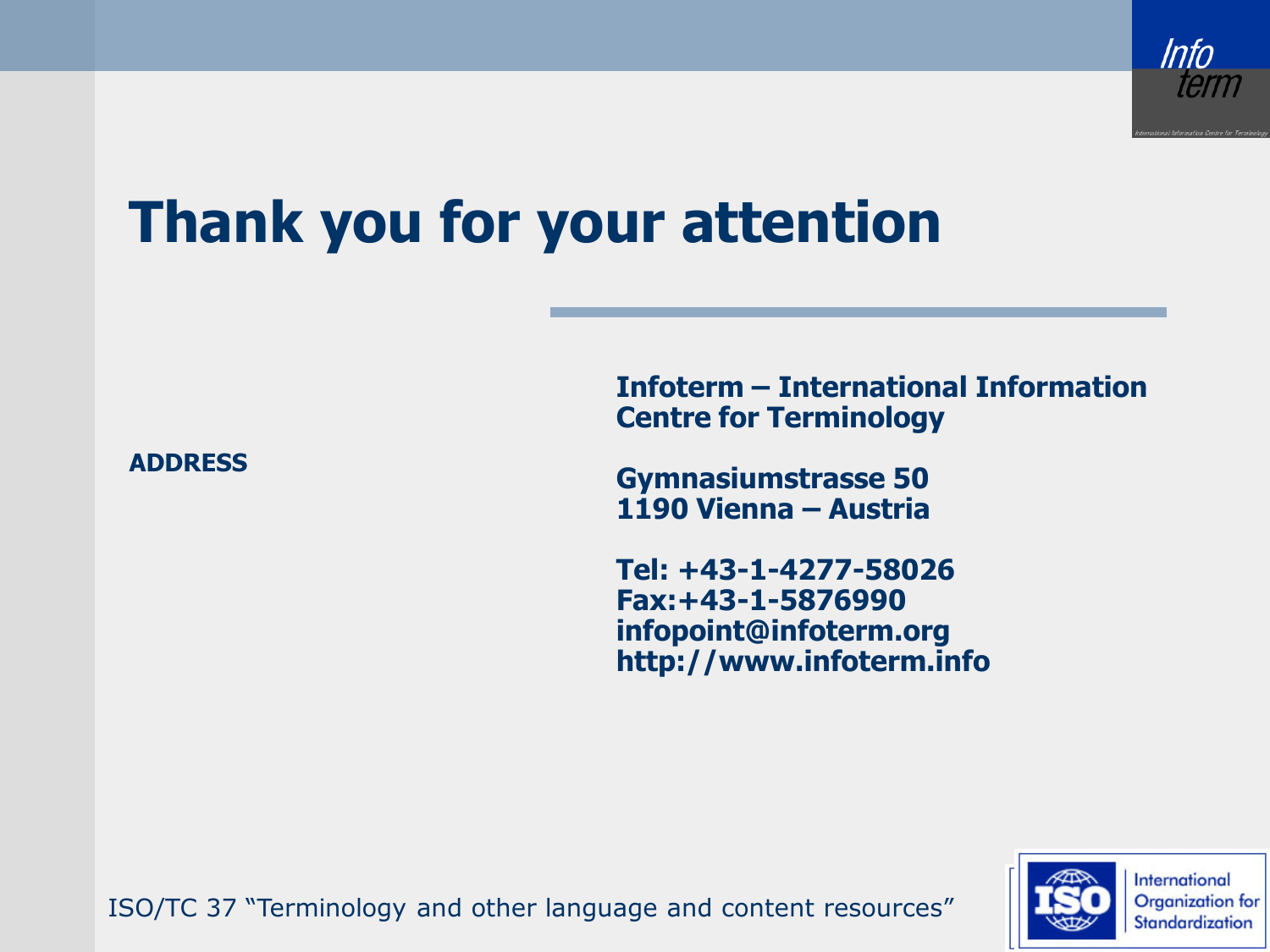

#### **ISO/CDB – Data model**

**Extended data model based on ISO 16642:2003**

- **Concept-oriented**
- **Example 1 Support for concept representations other than terms (graphical [s](http://www.iso.org/iso/en/ISOOnline.frontpage)ymbols, codes etc.) E** Multilinguality
- **E** Model needs to be further tested with other **types of representations**

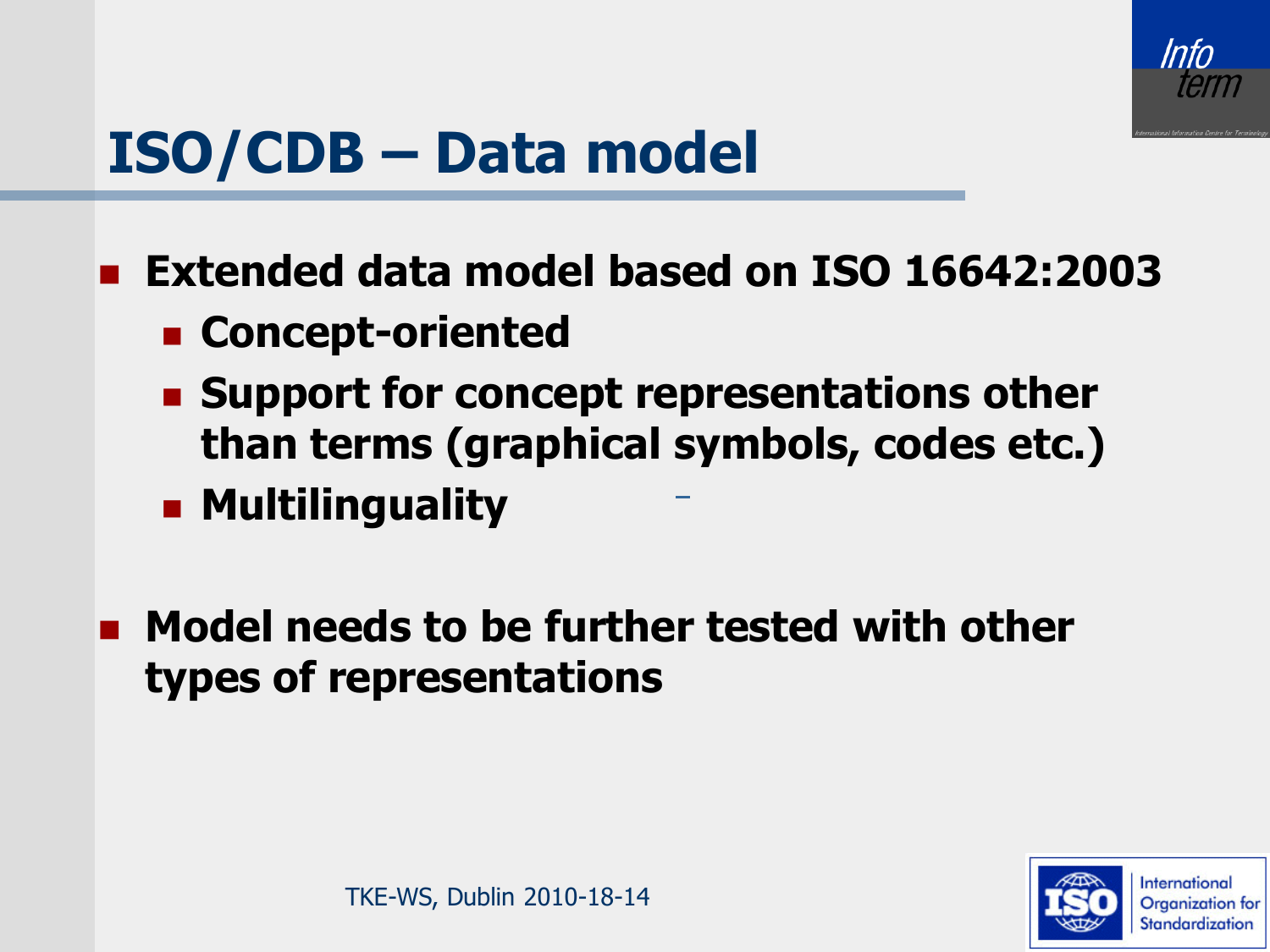

#### **Structured content (1):**  content entities at the level of lexical semantics

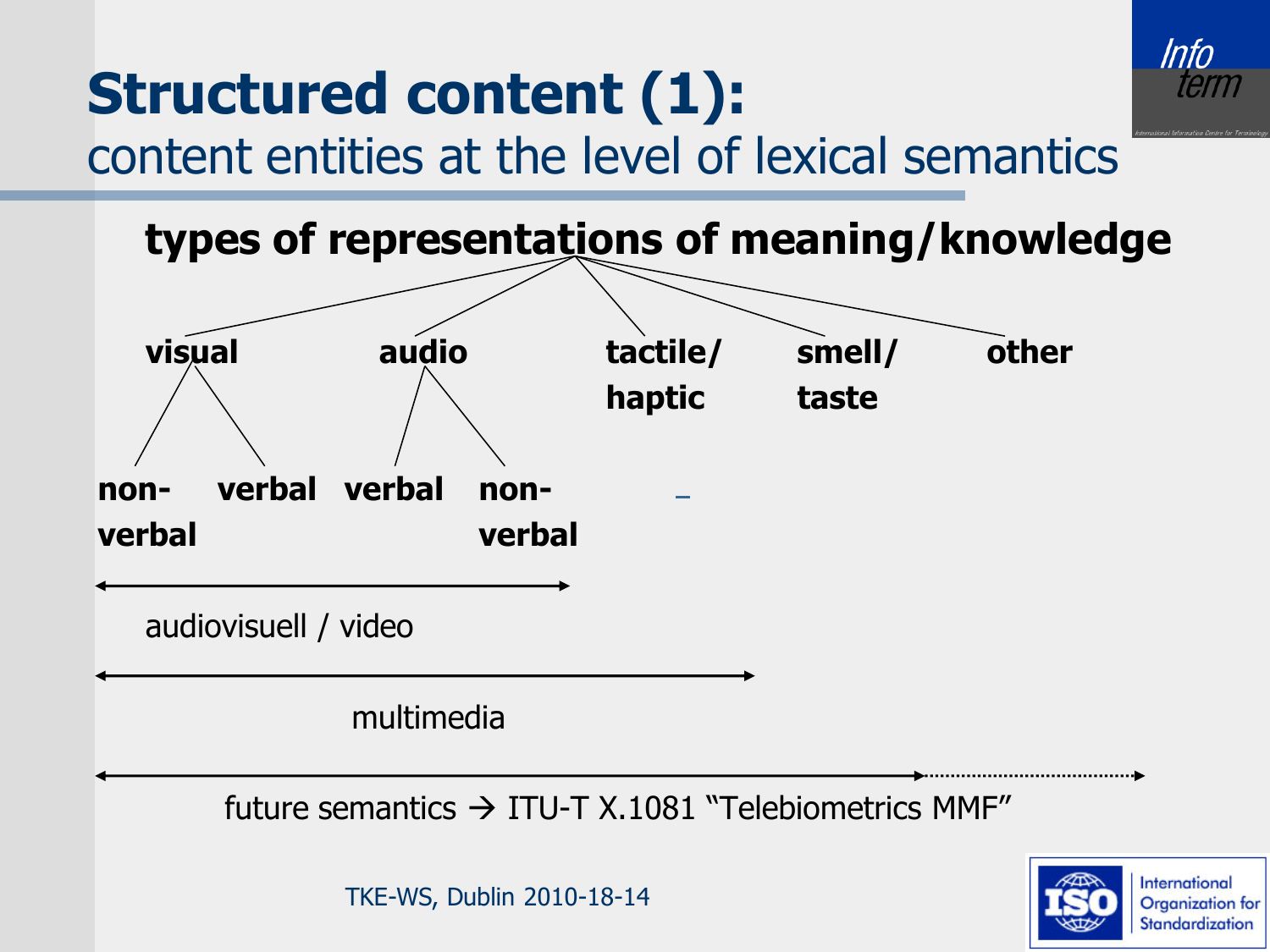

#### **TYPES OF SD-RELATED REPOSITORIES**

- **Classification etc. multiple**
- **Properties**  $\rightarrow$  acc. to types
- **Data dictionaries**  $\rightarrow$  acc. to types
- **Metadata**
	- **acc. to types**
- **E** Terminologies
	- Acc. to types & domains
- **Ontologies**  $\rightarrow$  acc. to types & domains

 $\rightarrow$  huge amounts of repository items *to be taken care of in federated registries*

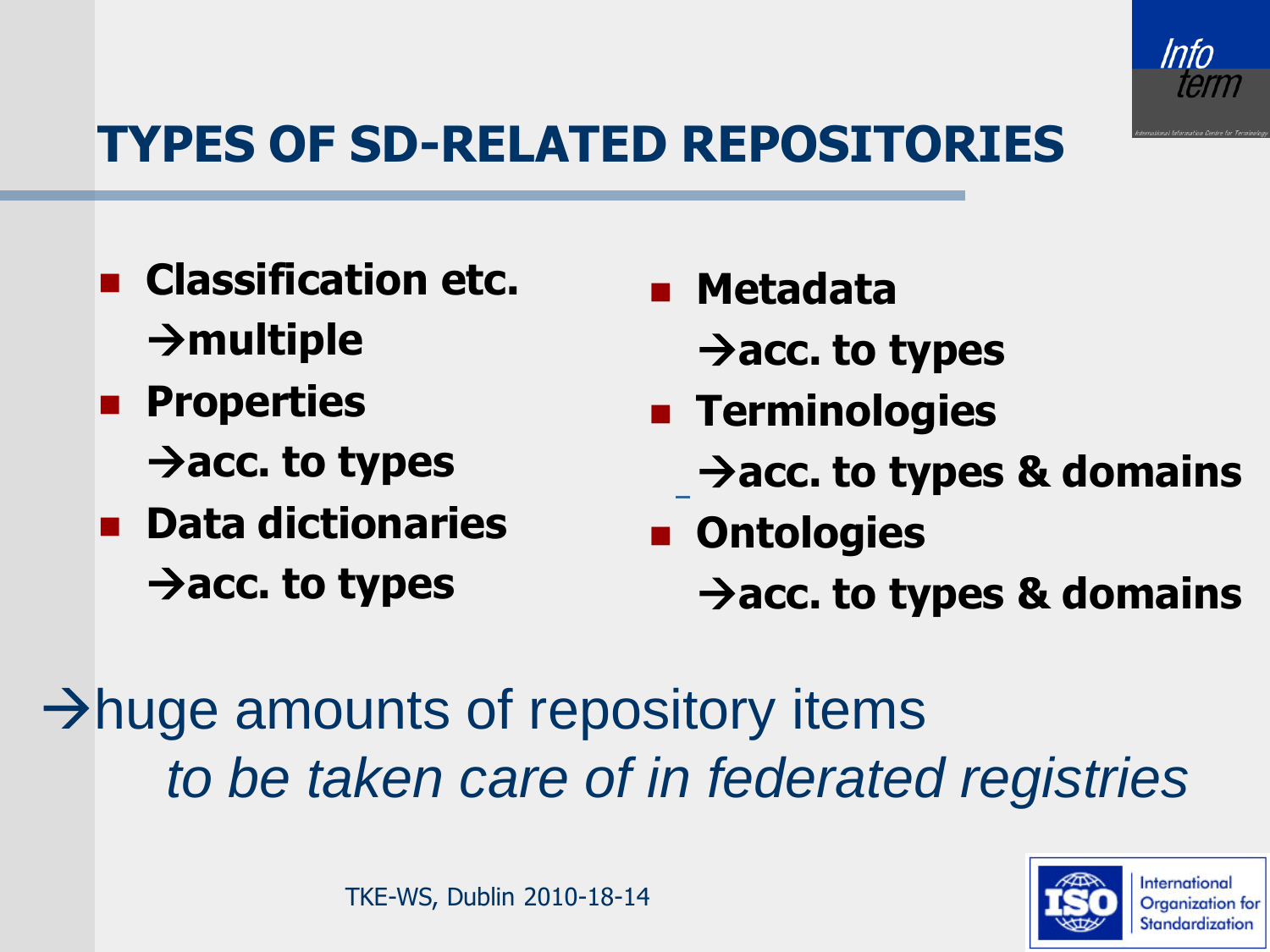

# **ISO/TC 37 (4)** – from BP

#### **Terminological knowledge engineering**

- **Terminology science provides the methodology for the preparation, recording and processing (as well as re-use) of terminological data**
- **Terminography supplies the tools for the efficient preparation and processing o[f](http://www.iso.org/iso/en/ISOOnline.frontpage) terminological data which in turn are further processed into dictionaries, vocabularies, terminology databases, etc.**
- **Terminological knowledge engineering provides the tools to represent, manage and access knowledge of different degrees of complexity**
- **Knowledge(?)/content management cannot be efficient without a strong terminology component (comprising terminological data, methods and tools)**

TKE-WS, Dublin 2010-18-14